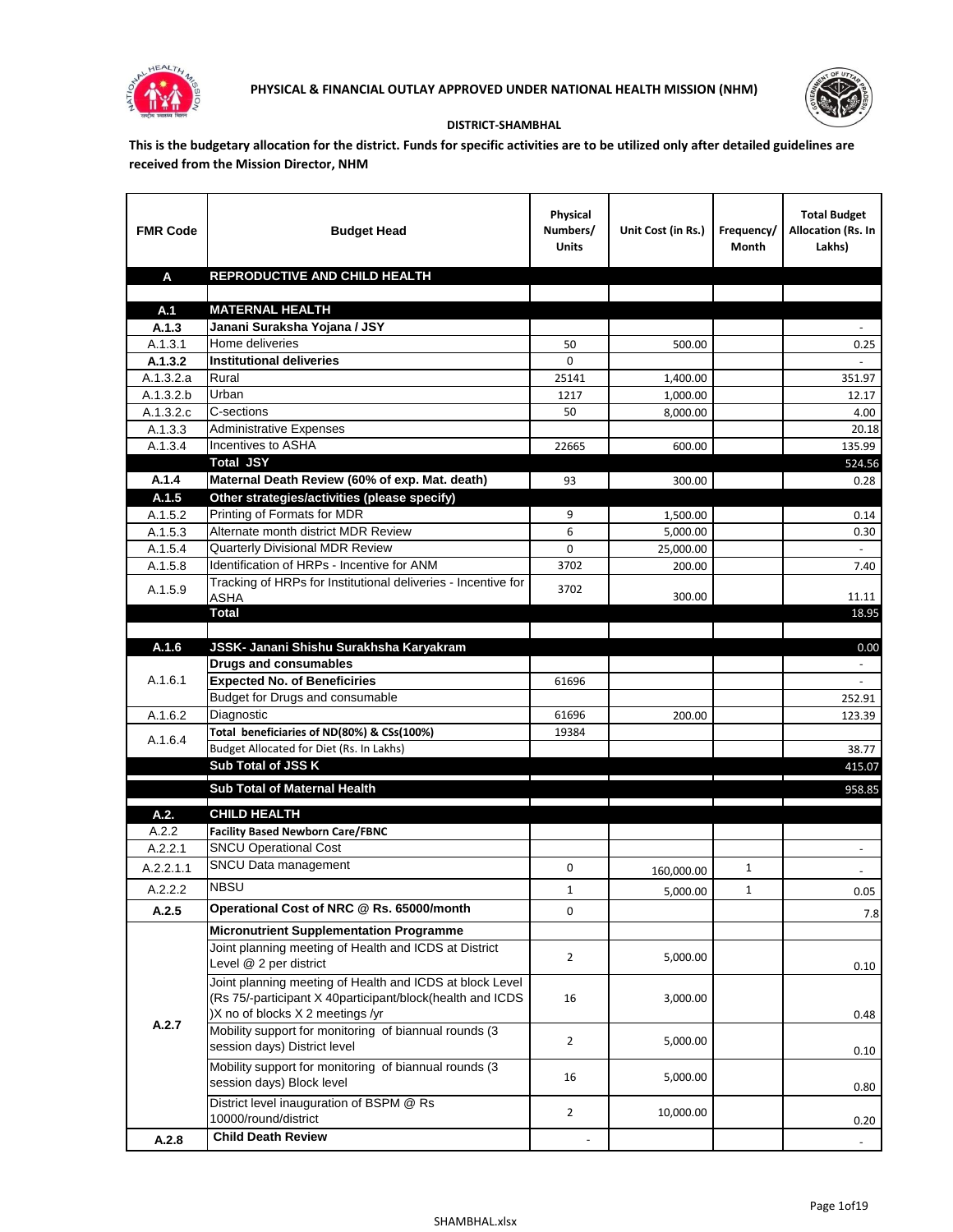| <b>FMR Code</b>    | <b>Budget Head</b>                                                                                                                             | Physical<br>Numbers/<br><b>Units</b> | Unit Cost (in Rs.) | Frequency/<br>Month      | <b>Total Budget</b><br><b>Allocation (Rs. In</b><br>Lakhs) |
|--------------------|------------------------------------------------------------------------------------------------------------------------------------------------|--------------------------------------|--------------------|--------------------------|------------------------------------------------------------|
|                    | <b>Sub-total Child Health</b>                                                                                                                  |                                      |                    |                          | 9.53                                                       |
|                    |                                                                                                                                                |                                      |                    |                          |                                                            |
| A.3                | <b>FAMILY PLANNING</b>                                                                                                                         |                                      |                    |                          |                                                            |
| A.3.1              | <b>Terminal/Limiting Methods</b>                                                                                                               |                                      |                    |                          |                                                            |
| A.3.1.1<br>A.3.1.2 | Female sterilization camps @ Rs. 3500/camp<br>NSV camps @ Rs. 3500/camp                                                                        | 84<br>$\overline{2}$                 | 3,500.00           |                          | 2.94<br>0.07                                               |
|                    | Budget for Female Interval Sterilization Compensation                                                                                          |                                      | 3,500.00           |                          |                                                            |
| A.3.1.3            | @ Rs.2000/-Per Case in Public Sector-(In Rs.)                                                                                                  | 2080                                 | 2,000.00           |                          | 41.60                                                      |
|                    | <b>Budget for Post Partum Female Sterilization</b><br>Compensation @ Rs.3000/-Per Case in Public Sector-(In<br>$Rs.$ )                         | 40                                   | 3,000.00           |                          | 1.20                                                       |
| A.3.1.4            | Budget for Male Sterilization Compensation @ Rs.2700/-<br>Per Case in Public Sector -(In Rs.)                                                  | 30                                   | 2,700.00           |                          | 0.81                                                       |
| A.3.2              | <b>Spacing Methods</b>                                                                                                                         |                                      |                    |                          |                                                            |
| A.3.2.2            | Total Budget Allocated for Compensation for IUCD<br>insertion at health facilities (including fixed day services at<br>SHC and PHC) @ Rs 20/-  | 9108                                 | 20.00              |                          | 1.82                                                       |
| A.3.2.3            | PPIUCD services (Incentive to provider @Rs 150 per<br>PPIUCD insertion)                                                                        | 900                                  | 150.00             |                          | 1.35                                                       |
| A.3.2.5            | Orientation/Review of ASHA/ANM/AWW for scheme<br>for HDC, ESB, PTK                                                                             |                                      |                    |                          |                                                            |
|                    | <b>District level</b>                                                                                                                          | $\mathbf{1}$                         | 10,000.00          | $\mathbf{1}$             | 0.10                                                       |
|                    | <b>Block level Quarterly</b>                                                                                                                   | 8                                    | 10,000.00          | 4                        | 3.20                                                       |
| A.3.2.6            | Dissemination of FP manuals and guidelines                                                                                                     | $\mathbf{1}$                         | 20,000.00          | $\mathbf{1}$             | 0.20                                                       |
| A.3.3              | Budget for POL for Mobility to Surgeons team for FDS<br>Camps @ Rs.1000/camp                                                                   | 84                                   | 1,000.00           |                          | 0.84                                                       |
| A.3.5.1            | Orientaion workshop, QAC meeting at distirct level-<br>Quarterly                                                                               | $\mathbf{1}$                         | 2,000.00           | 4                        | 0.08                                                       |
| A.3.5.2            | FP Review Meeting at Divisional level-Quarterly                                                                                                | 0                                    | 20,000.00          | 4                        |                                                            |
| A.3.5.3            | Performance reward                                                                                                                             | $\mathbf{1}$                         | 50,000.00          |                          | 0.50                                                       |
| A.3.5.4            | World Population Day' celebration (such as mobility,<br>IEC activities etc.):                                                                  |                                      |                    |                          |                                                            |
|                    | District level                                                                                                                                 | 1                                    | 100,000.00         |                          | 1.00                                                       |
|                    | <b>Block Level</b>                                                                                                                             | 8                                    | 10.000.00          |                          | 0.80                                                       |
| A.3.5.5            | Other strategies/activities (such as strengthening<br>fixed day services for IUCD & Sterilisation, etc.)                                       |                                      |                    |                          |                                                            |
|                    | Printing of FP Manuals, Guidelines, etc.                                                                                                       | 0                                    |                    |                          |                                                            |
|                    | Sterilization Register @ Rs.150/Register                                                                                                       | 3                                    | 150.00             | $\overline{\phantom{a}}$ | 0.00                                                       |
|                    | IUCD Register @ Rs.150/- Register                                                                                                              | 291                                  | 150.00             |                          | 0.44                                                       |
|                    | PPIUCD Registers @ Rs.150/-Register                                                                                                            | 4                                    | 150.00             |                          | 0.01                                                       |
| A.3.5.5.1          | Injectable Registers @ Rs.150/Register                                                                                                         | 16                                   | 150.00             |                          | 0.02                                                       |
|                    | Counseling Register @ Rs.150/-Register (3 per<br>Counselor)                                                                                    | 3                                    | 150.00             |                          | 0.00                                                       |
|                    | Consent Form , Medical Record CheckIklist, Posoot<br>Operatiive Instructionn Card, Ssterilization Certificate for<br>Sterilization@ Rs 5/-Unit | 11964                                | 5.00               |                          | 0.60                                                       |
|                    | Enhance Contribution of PRIs and Family members of<br>eligible couples in 75 districts with high unmet need<br>and TFR                         |                                      |                    |                          |                                                            |
| A.3.5.5.2          | District Level NSV Satisfied Client Meet @Rs.20000/-<br>District                                                                               | $\mathbf{1}$                         | 20,000.00          |                          | 0.20                                                       |
|                    | Block Level Panch Sarpanch Sammellan @Rs.10000/-<br>Block                                                                                      | 11                                   | 10,000.00          |                          | 1.10                                                       |
| A.3.5.5.3          | RMNCHA Counsellling Corners @ Rs.35,000/-                                                                                                      | 0                                    | 35,000.00          |                          |                                                            |
|                    | <b>World NSV Week</b>                                                                                                                          |                                      |                    |                          |                                                            |
| A.3.5.5.6          | District level                                                                                                                                 | $\mathbf{1}$                         | 25,000.00          |                          | 0.25                                                       |
|                    | <b>Block level</b>                                                                                                                             | 8                                    | 10,000.00          |                          | 0.80                                                       |
|                    | Govt. COT at Divisions level for FP Services                                                                                                   |                                      |                    |                          |                                                            |
|                    | Divisional Govt. COT @ Rs.50000/month for 12 month                                                                                             | 0                                    | 5,000.00           | 12                       | $\blacksquare$                                             |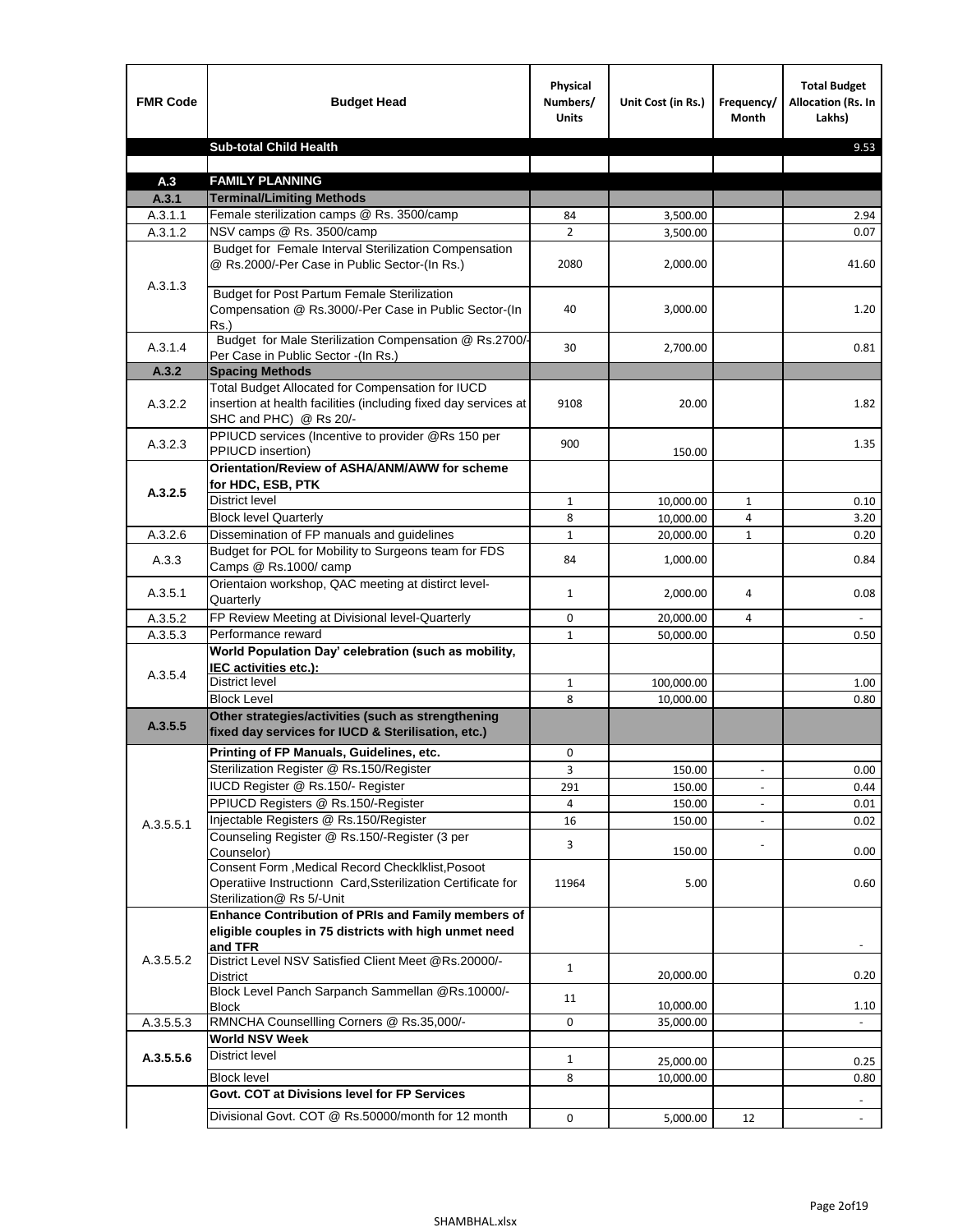| <b>FMR Code</b> | <b>Budget Head</b>                                                                                                                                                           | Physical<br>Numbers/<br><b>Units</b> | Unit Cost (in Rs.) | Frequency/<br>Month | <b>Total Budget</b><br>Allocation (Rs. In<br>Lakhs) |
|-----------------|------------------------------------------------------------------------------------------------------------------------------------------------------------------------------|--------------------------------------|--------------------|---------------------|-----------------------------------------------------|
| A.3.5.5.8       | Exra Incentive for Female Interval Sterilization in Public<br>Sector.-(20% of 80% ELA) @ Rs. 130 per case                                                                    | 416                                  | 130.00             |                     | 0.54                                                |
|                 | Extra Incentive for Male Sterilization in Public Sector-<br>(40% ELA) @ Rs. 155 per case                                                                                     | 12                                   | 155.00             |                     | 0.02                                                |
|                 | <b>Sub-total Family Planning</b>                                                                                                                                             |                                      |                    |                     | 60.49                                               |
|                 | ADOLESCENT HEALTH / RKSK (Rashtriya Kishore                                                                                                                                  |                                      |                    |                     |                                                     |
| A.4             | Swasthya Karyakram)                                                                                                                                                          |                                      |                    |                     |                                                     |
| A.4.1           | <b>Facility based services</b>                                                                                                                                               |                                      |                    |                     |                                                     |
| A.4.1.1         | Orientation meetings-HPD Districts                                                                                                                                           | $\Omega$                             | 9000               | $\mathbf{1}$        |                                                     |
|                 | Review meetings at District level-Quarterly                                                                                                                                  | $\mathbf{1}$                         | 5000               | 4                   | 0.20                                                |
| A.4.1.2         | Establishment of new clinics at DH/Medical college level                                                                                                                     | $\Omega$                             | 50,000.00          |                     |                                                     |
|                 | Operating expenses for existing clinics                                                                                                                                      | 0                                    |                    |                     |                                                     |
|                 | DH & MC level Existing AFHS clinics                                                                                                                                          | 0                                    | 600.00             | 12                  |                                                     |
| A.4.1.4         | DH & MC level AFHS clinics (New)                                                                                                                                             | 0                                    | 600.00             | 6                   | $\overline{\phantom{a}}$                            |
|                 | CHC level Existing AFHS clinics                                                                                                                                              | 0                                    | 400.00             | 12                  | $\overline{\phantom{a}}$                            |
|                 | PHC level existing AFHS clinics                                                                                                                                              | $\Omega$                             | 200.00             | 12                  | $\blacksquare$                                      |
| A.4.1.5         | Mobility support for AH counsellors at MC/DH level AH<br>Clinic at @ Rs 1000 per month for 06 month                                                                          | 0                                    | 1,000.00           | 6                   |                                                     |
|                 | Mobility support for Exsiting AH counsellors at CHC level<br>AH Clinic at @ Rs 1000 per month for 06 month                                                                   | 0                                    | 1,000.00           | 6                   |                                                     |
| A.4.5.7         | <b>WIFS Register</b>                                                                                                                                                         | 6392                                 | 100.00             |                     | 6.39                                                |
| A.4.5.8         | <b>NIPI Register</b>                                                                                                                                                         | 5230                                 | 100.00             |                     | 5.23                                                |
| A.4.5.9         | <b>WIFS Reporting Formats</b>                                                                                                                                                | 88416                                | 0.50               |                     | 0.44                                                |
|                 |                                                                                                                                                                              |                                      |                    |                     |                                                     |
|                 | <b>Sub-total Adolescent Health</b>                                                                                                                                           |                                      |                    |                     | 12.26                                               |
| A.5             | <b>RBSK</b>                                                                                                                                                                  |                                      |                    |                     |                                                     |
| A.5.1           | <b>Operational Cost of RBSK (Mobility support, DEIC etc)</b>                                                                                                                 |                                      |                    |                     |                                                     |
| A.5.1.2         | Prepare detailed operational plan for RBSK across<br>districts (cost of plan/convergence/monitoring<br>meetings should be kept seperately)                                   |                                      |                    |                     |                                                     |
|                 | One meeting @ Rs. 500 per block for microplan                                                                                                                                | 8                                    | 500.00             |                     | 0.04                                                |
|                 | One orientation meeting for RBSK software                                                                                                                                    | 8                                    | 90.00              |                     | 0.01                                                |
| A.5.1.3         | Mobility support for Mobile health team                                                                                                                                      | 16                                   | 30,000.00          | 12                  | 57.60                                               |
| A.5.1.4         | Operational cost of DEIC                                                                                                                                                     |                                      |                    |                     | 0                                                   |
| A.5.1.5         | New born screening- Inborn error of metabolism (please<br>give details per unit cost of screening, number of children<br>to be screened and the delivery points Add details) |                                      |                    |                     | 0                                                   |
| A.5.1.7         | Spectacle for children                                                                                                                                                       | 926                                  | 275.00             |                     | 2.55                                                |
| A.5.1.10        | Monitoring Meeting at District level                                                                                                                                         | $\mathbf{1}$                         | 5,000.00           | 3                   | 0.15                                                |
|                 |                                                                                                                                                                              |                                      |                    |                     |                                                     |
|                 | <b>Sub-total RBSK</b>                                                                                                                                                        |                                      |                    |                     | 60.34                                               |
| A.7             | <b>PNDT Activities</b>                                                                                                                                                       |                                      |                    |                     |                                                     |
|                 | <b>Support to PNDT cell</b>                                                                                                                                                  |                                      |                    |                     |                                                     |
|                 | Honorarium of Divisional Level Data Assistant @ Rs.                                                                                                                          | 0                                    | 18,743.00          | 12                  |                                                     |
| A.7.1           | 18743 per month for 12 months<br>Honorarium of District Level Data Assistant @<br>Rs.                                                                                        | $\mathbf{1}$                         | 11,025.00          | 12                  |                                                     |
|                 | 11025 per month for 12 months<br>Contingency at Divisional level for PCPNDT Cell                                                                                             | 0                                    | 10,000.00          | $\mathbf{1}$        | 1.32<br>$\overline{\phantom{a}}$                    |
|                 | Contingency at District level for PCPNDT Cell                                                                                                                                | $\mathbf{1}$                         | 5,000.00           | $\mathbf{1}$        | 0.05                                                |
| A.7.2.2         | Visit of Divisional level Inspection Committee (Including<br>TA/DA)                                                                                                          | 0                                    | 10,000.00          | $\mathbf{1}$        |                                                     |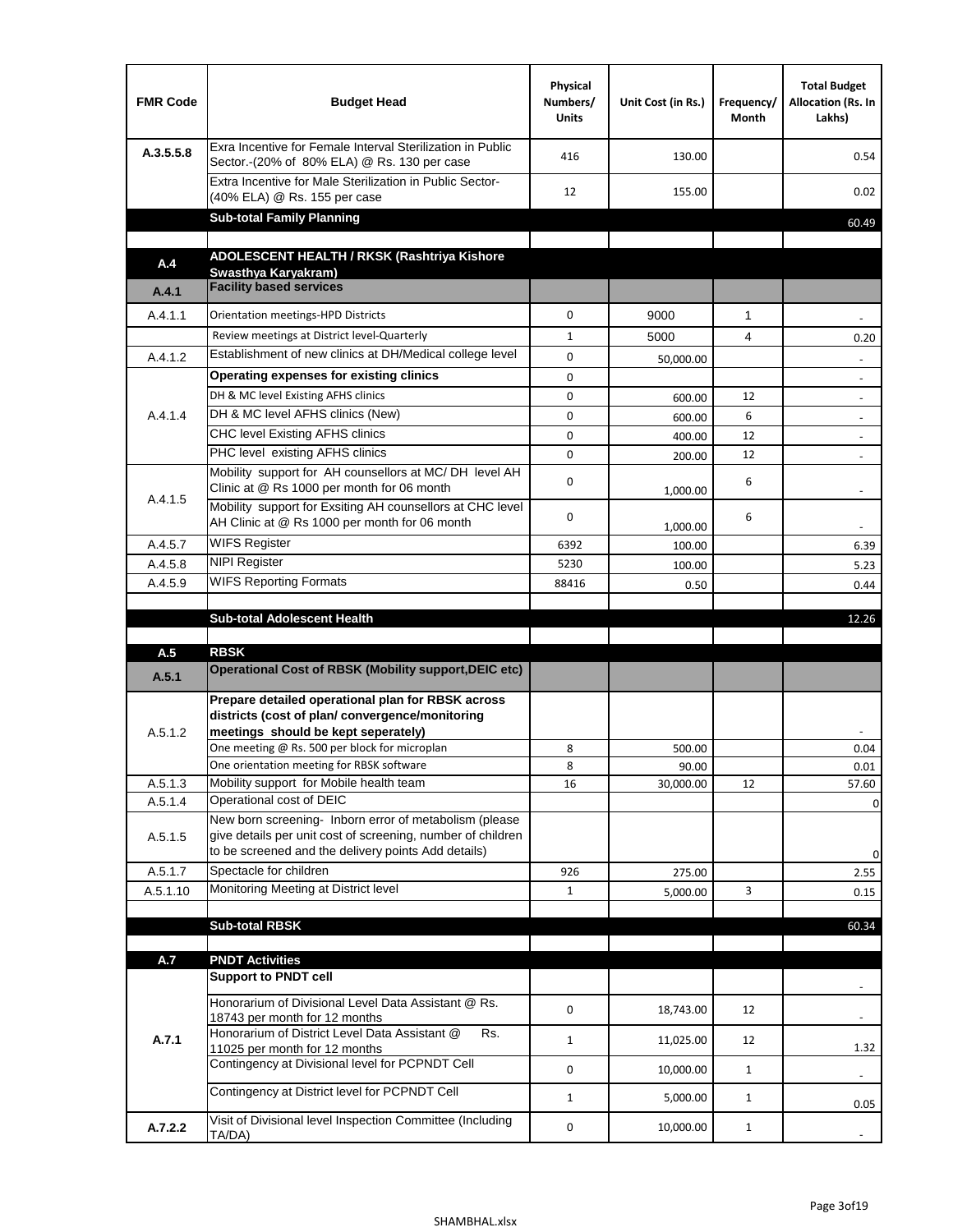| <b>FMR Code</b> | <b>Budget Head</b>                                                                                                                              | Physical<br>Numbers/<br><b>Units</b> | Unit Cost (in Rs.)     | Frequency/<br>Month | <b>Total Budget</b><br>Allocation (Rs. In<br>Lakhs) |
|-----------------|-------------------------------------------------------------------------------------------------------------------------------------------------|--------------------------------------|------------------------|---------------------|-----------------------------------------------------|
| A.7.2.5         | Orientation of Member of District advisory Committee at<br>Divisional Level                                                                     | $\Omega$                             | 200,000.00             | $\mathbf{1}$        | $\overline{\phantom{a}}$                            |
| A.7.2.9         | Capacity building of DGCS, CJM, District officers, Nodal<br>Officers, Ultrasound Owners, ASHA and AWWs<br>workshop at Districts and Block level |                                      |                        |                     |                                                     |
|                 | <b>District level</b>                                                                                                                           | $\mathbf{1}$                         | 10,000.00              | $\mathbf{1}$        | 0.10                                                |
|                 | <b>Block level</b>                                                                                                                              | 8                                    | 5,000.00               | $\mathbf{1}$        | 0.40                                                |
|                 | <b>Sub-total PNDT activities</b>                                                                                                                |                                      |                        |                     | 1.87                                                |
|                 |                                                                                                                                                 |                                      |                        |                     |                                                     |
| A.8             | <b>Human Resources</b>                                                                                                                          |                                      |                        |                     |                                                     |
| A.8.1           | <b>Contractual Staff &amp; Services</b>                                                                                                         |                                      |                        |                     |                                                     |
| A.8.1.1         | <b>ANMs, Supervisory Nurses, LHVs</b>                                                                                                           |                                      |                        |                     |                                                     |
| A.8.1.1.1       | <b>ANMs</b>                                                                                                                                     |                                      |                        |                     |                                                     |
| A.8.1.1.1.a     | Honorarium of ANMs (New)<br>Honorarium of ANMs (Existing)                                                                                       | 0<br>0                               | 11,550.00              | 6<br>12             | $\overline{a}$                                      |
|                 | Honorarium of ANMs (New)                                                                                                                        | 24                                   | 11,550.00<br>11,550.00 | 6                   | 16.63                                               |
| A.8.1.1.1.f     | Honorarium of ANMs (Existing)                                                                                                                   | 82                                   | 11,550.00              | 12                  | 113.65                                              |
| A.8.1.1.2       | <b>Staff Nurses</b>                                                                                                                             |                                      |                        |                     |                                                     |
| A.8.1.1.2.a     | <b>DH</b>                                                                                                                                       |                                      |                        |                     | $\frac{1}{2}$                                       |
|                 | Honorarium of SNs (New)                                                                                                                         | 0                                    | 19,060.00              | 6                   |                                                     |
| A.8.1.1.2.b     | Honorarium of SNs (Existing)                                                                                                                    | 39                                   | 19,060.00              | 12                  | 89.20                                               |
|                 | <b>Staff Nurse-NRC</b>                                                                                                                          |                                      |                        |                     |                                                     |
|                 | Old, SNs @19060/Month for 12 months                                                                                                             | 4                                    | 19,060.00              | 12                  | 9.15                                                |
|                 | New, SNs @18150 per Month                                                                                                                       | 0                                    | 18,150.00              | 6                   |                                                     |
|                 | <b>Staff Nurse-SNCU</b>                                                                                                                         |                                      |                        |                     |                                                     |
| A.8.1.1.2.f     | Exiting Staff Nurse Honorarium @ Rs.19060/- p.m. for 12<br>months                                                                               | 0                                    | 19,060.00              | 12                  |                                                     |
|                 | New Staff Nurse Honorarium @ Rs.18150/- p.m. for 6 months                                                                                       | 0                                    | 18,150.00              | 6                   |                                                     |
|                 | <b>Staff Nurse-NBSU</b>                                                                                                                         |                                      |                        |                     |                                                     |
|                 | Staff Nurse Honorarium @ Rs.18150/- p.m. (For 6 Months)                                                                                         | 3                                    | 18,150.00              | 12                  | 6.53                                                |
|                 | Human Resource Pediatric Intencive Care unit (PICU)                                                                                             |                                      |                        |                     |                                                     |
| A.8.1.1.2.g     | Staff Nurses Honorarium @ $\overline{Rs. 18,150}$ per months for 12<br>months                                                                   | 0                                    | 18,150.00              | 12                  |                                                     |
| A.8.1.2.1       | <b>Laboratory Technicians</b>                                                                                                                   |                                      |                        |                     |                                                     |
| A.8.1.2.1.a     | Honorarium of Laboratory Technician                                                                                                             |                                      |                        |                     | 1.73                                                |
| A.8.1.3         | <b>Specialists</b>                                                                                                                              |                                      |                        |                     |                                                     |
| A.8.1.3.1.b     | Honorarium of Contractual Gynaecologists/Surgeons                                                                                               | 0                                    | 80,000.00              | 12                  |                                                     |
| A.8.1.3.3       | Anesthetists                                                                                                                                    |                                      |                        |                     |                                                     |
| A.8.1.3.3.b     | Honorarium of Contractual Anesthetists                                                                                                          | 0                                    | 80,000.00              | 12                  |                                                     |
| A.8.1.3.5       | Specialists for CH (Pediatrician etc) in SNCU, NBSU, NRC                                                                                        |                                      |                        |                     |                                                     |
|                 | Existing @ 78650/month for 12 Months                                                                                                            | 0                                    | 78,650.00              | 12                  | $\blacksquare$                                      |
| A.8.1.3.5.d     | New Peadiatrician Honorarium @ Rs.71500/- p.m. for 6<br>months                                                                                  | 0                                    | 71,500.00              | 6                   |                                                     |
| A.8.1.3.7       | Dental surgeons and dentists                                                                                                                    |                                      |                        |                     |                                                     |
| A.8.1.3.7.a     | Honorarium of Dental Surgen                                                                                                                     |                                      |                        |                     | 0.00                                                |
| A.8.1.5         | <b>Medical Officers</b>                                                                                                                         |                                      |                        |                     |                                                     |
| A.8.1.5.2       | Honorarium of Medical Officers (New)                                                                                                            | 6                                    | 41,580.00              | $\overline{2}$      | 4.99                                                |
|                 | Honorarium of Medical Officers (Existing)                                                                                                       | 0                                    | 41,580.00              | 12                  |                                                     |
|                 | MOs for SNCU/ NBSU/NRC etc                                                                                                                      |                                      |                        |                     |                                                     |
| A.8.1.5.6       | Old, MO @41580 per Month<br>New, Mo@39600 Per Month                                                                                             | 0                                    | 41,580.00              | 12                  |                                                     |
|                 | Human Resource Pediatric Intencive Care unit (PICU)                                                                                             | $\mathbf{1}$                         | 39,600.00              | 6                   | 2.38                                                |
|                 | Existing, MO Honorarium @ Rs/41580/ Month for 12 Months                                                                                         |                                      |                        |                     |                                                     |
|                 | New, MO Honorarium @ Rs. 39600 / Month for 6 Months                                                                                             | $\mathbf 0$                          | 41,580.00              | 12                  |                                                     |
| A.8.1.5.7       |                                                                                                                                                 | 0                                    | 39,600.00              | 6                   |                                                     |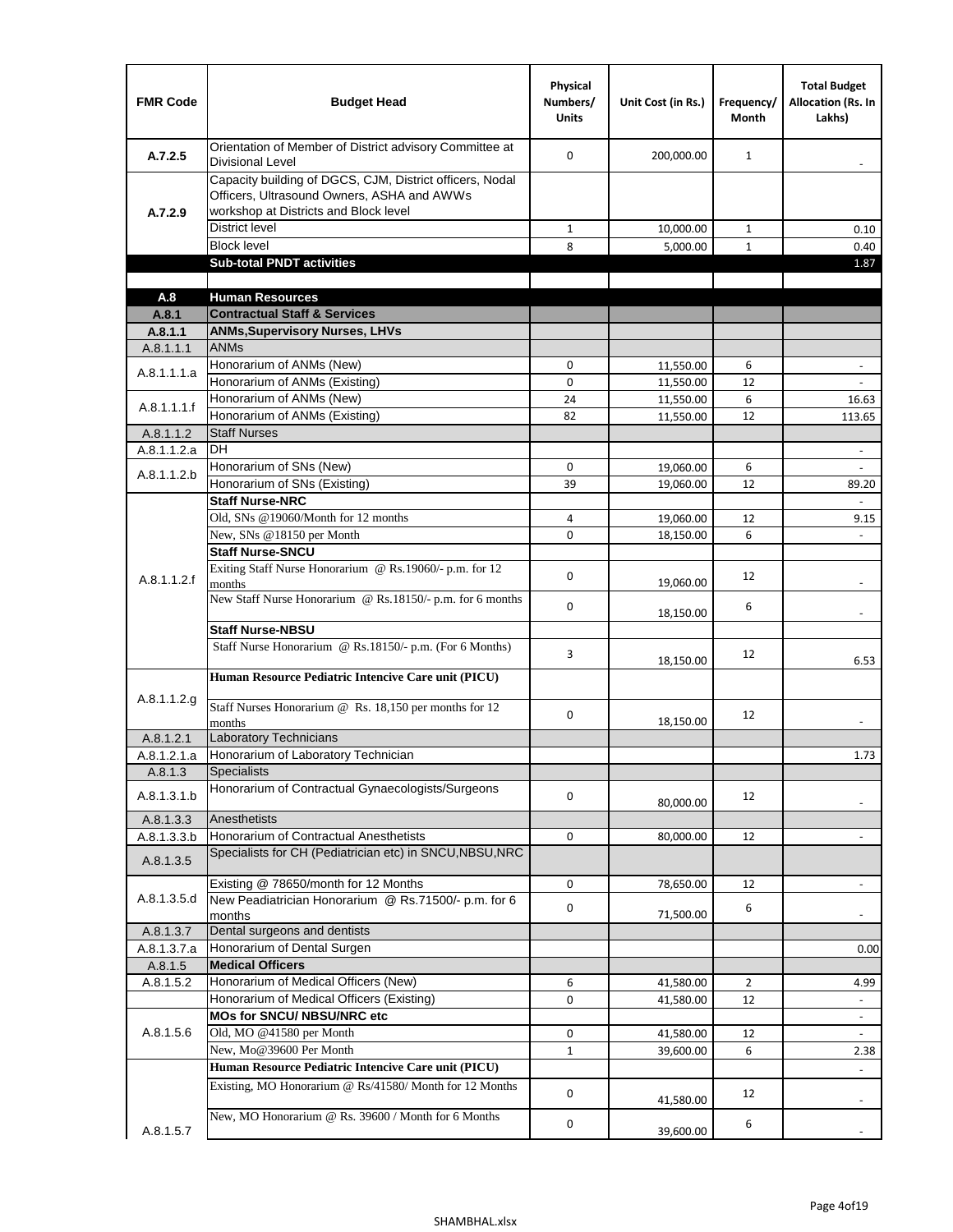| <b>FMR Code</b> | <b>Budget Head</b>                                                               | Physical<br>Numbers/<br><b>Units</b> | Unit Cost (in Rs.)     | Frequency/<br>Month | <b>Total Budget</b><br>Allocation (Rs. In<br>Lakhs) |
|-----------------|----------------------------------------------------------------------------------|--------------------------------------|------------------------|---------------------|-----------------------------------------------------|
|                 | Medical Officer/Training Coordinator, Honorarium at                              |                                      |                        |                     |                                                     |
|                 | <b>Medical College</b><br>Old, Trg. Coord. @41580/month for 12 Month             | 0                                    | 41,580.00              | 12                  |                                                     |
|                 | New, Trg. Coord.@39600/month for 6 Month                                         | $\Omega$                             | 39,600.00              | 6                   |                                                     |
| A.8.1.7.2       | Honorarium of X-Ray Technician for 12 months                                     |                                      |                        |                     |                                                     |
| A.8.1.7.4       | RBSK teams (Exclusive mobile health team & DEIC<br>Staff)                        |                                      |                        |                     |                                                     |
|                 | <b>MOs- AYUSH/MBBS</b>                                                           |                                      |                        |                     | $\overline{\phantom{a}}$                            |
|                 | Honoraria Existing MBBS                                                          | $\mathbf 0$                          | 41,675.00              | 12                  | $\blacksquare$                                      |
|                 | Honoraria New MBBS                                                               | $\mathbf{1}$                         | 37,800.00              | 6                   | 2.27                                                |
| A.8.1.7.4.1     | Honoraria - BDS                                                                  | 7                                    | 40,516.00              | 12                  | 34.03                                               |
|                 | Honoraria - AYUSH (Existing)                                                     | $\overline{7}$                       | 27,783.00              | 12                  | 23.34                                               |
|                 | Honoraria - AYUSH recruited upto March 16                                        | $\mathbf 0$                          | 26,460.00              | 12                  |                                                     |
|                 | Honoraria - AYUSH New                                                            | 17                                   | 25,200.00              | 6                   | 25.70                                               |
|                 | <b>Staff Nurse</b>                                                               | $\mathbf 0$                          |                        |                     | $\mathbf{r}$                                        |
|                 | Honoraria - Staff Nurse                                                          | 8                                    | 19,100.00              | 12                  | 18.34                                               |
| A.8.1.7.4.2     | ANM<br>Honoraria - ANMs (Existing)                                               |                                      |                        |                     |                                                     |
|                 | Honoraria - ANM (Recruited upto March 16)                                        | $\mathbf{1}$<br>$\overline{7}$       | 11,576.00              | 12<br>12            | 1.39<br>9.26                                        |
|                 | Honoraria - ANM (New)                                                            | $\mathbf 0$                          | 11,025.00<br>10,500.00 | 6                   |                                                     |
|                 | <b>Paramedical</b>                                                               | $\mathbf 0$                          |                        |                     | $\overline{\phantom{a}}$                            |
|                 | Honoraria - Paramedical                                                          | 15                                   | 13,753.00              | 12                  | 24.76                                               |
|                 | <b>Pharmacists</b>                                                               | $\mathbf 0$                          |                        |                     |                                                     |
| A.8.1.7.4.3     | Honoraria - Pharmacist (Existing)                                                | 0                                    | 14,884.00              | 12                  | $\overline{\phantom{a}}$                            |
|                 | Honoraria - Pharmacist (Recruited upto March 16)                                 | $\mathbf 0$                          | 14,175.00              | 12                  |                                                     |
|                 | Honoraria - Pharmacist (New)                                                     | $\mathbf{1}$                         | 13,500.00              | 6                   | 0.81                                                |
|                 | Sub Total RBSK mobile teams                                                      | 0                                    |                        |                     | $\blacksquare$                                      |
| A.8.1.7.5       | <b>Others</b>                                                                    |                                      |                        |                     |                                                     |
| A.8.1.7.5.1     | Honorarium of RMNCH/FP Counselors @ Rs.10760/- for<br>12 months                  | $\mathbf{1}$                         | 10,760.00              | 12                  | 1.29                                                |
|                 | <b>Adolescent Health counselors</b>                                              |                                      |                        |                     | $\overline{\phantom{a}}$                            |
|                 | AH counselors at DH level (1st & 2nd phase)                                      | $\mathbf 0$                          | 13,891.00              | 12                  | $\overline{\phantom{a}}$                            |
| A.8.1.7.5.2     | AH counselors DH level of 3nd phase                                              | $\mathbf 0$                          | 13,230.00              | 12                  | $\overline{\phantom{a}}$                            |
|                 | AH counselors at DH/MC level (New)                                               | 0                                    | 12,600.00              | 12                  | $\overline{\phantom{a}}$                            |
|                 | AH counsellors at CHC level                                                      | $\mathbf 0$                          | 13,230.00              | 6                   | $\blacksquare$                                      |
|                 | <b>Nutriionist</b>                                                               | $\mathbf 0$                          |                        |                     | $\overline{\phantom{a}}$                            |
| A.8.1.7.5.4     | Old, Nutrist. @17325 per Month for 12 months                                     | $\mathbf{1}$                         | 17,325.00              | 12                  | 2.08                                                |
|                 | New, Nutrist. @16500 per Month for 6 months                                      | 0                                    | 16,500.00              | 6                   |                                                     |
|                 | <b>HR for Cold Chain</b>                                                         | 0                                    |                        |                     |                                                     |
|                 | Hononarium of Cold Chain Handlers at Division level                              | 0                                    | 11,430.00              | 12                  |                                                     |
|                 | Hononarium of Cold Chain Handlers at District level                              | 1                                    | 11,430.00              | 12                  | 1.37                                                |
|                 | Hononarium of Technician (Refeigator Machenic) at<br><b>Division level</b>       | 0                                    | 19,060.00              | 12                  |                                                     |
|                 | Technician (Refeigator Machenic) at District level                               | 0                                    | 19,060.00              | 12                  | $\overline{\phantom{a}}$                            |
| A.8.1.7.7       | Honararium of Vaccince Strore Keeper at Division level                           | 0                                    | 25,410.00              | 12                  |                                                     |
|                 | Honararium of Vaccince Van Driver at Division level                              | 0                                    | 19,060.00              | 12                  | $\overline{\phantom{a}}$<br>$\blacksquare$          |
|                 | <b>HR for Blood Bank Storage/Unit</b>                                            |                                      |                        |                     |                                                     |
|                 | Man Power Support at 89 Blood Banks                                              |                                      |                        |                     | 0.00                                                |
|                 | Man Power Support at 118 Blood Storage Centre                                    |                                      |                        |                     | 4.80                                                |
|                 | Manpower support of 18 BCTV                                                      |                                      |                        |                     | 0.00                                                |
| A.8.1.7.8       | Staff for Training Institutes/ SIHFW/ Nursing Training                           |                                      |                        |                     | 0                                                   |
|                 | Incentive/ Awards etc. to SN, ANMs etc.                                          |                                      |                        |                     |                                                     |
|                 | SBA Trained ANMs at L1 SCs from 6th delivery every month                         | 0                                    | 300.00                 |                     | $\overline{\phantom{a}}$                            |
|                 | SBA Trained ANMs/SNs at APHCs/PHCs starting from 16th                            | 0                                    |                        |                     |                                                     |
| A.8.1.8         | Delivery every month<br>SBA Trained ANMs/SNs at Non FRU CHCs/BPHCs starting from |                                      | 300.00                 |                     |                                                     |
|                 | 51st Delivery every month                                                        | 0                                    | 300.00                 |                     |                                                     |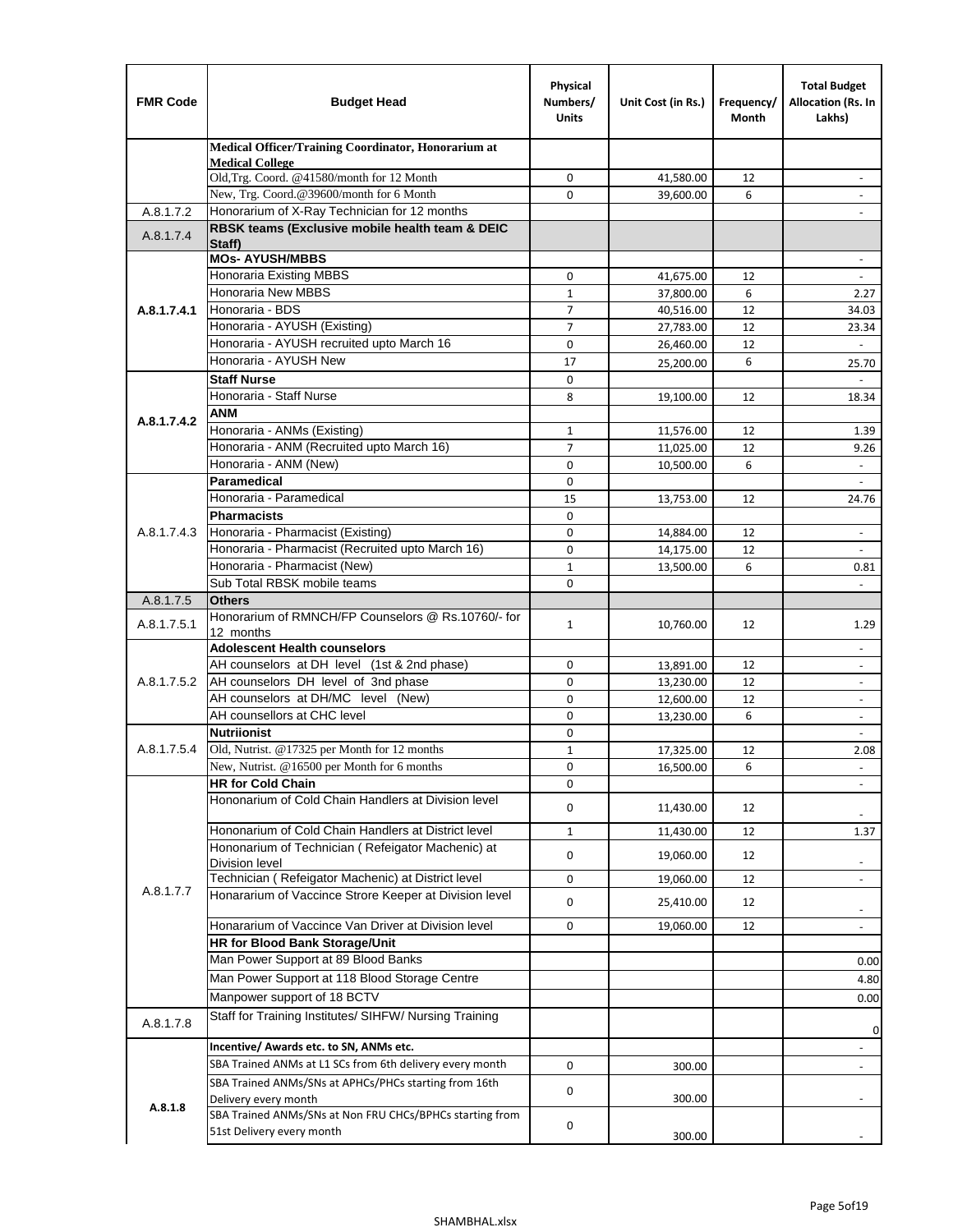| <b>FMR Code</b> | <b>Budget Head</b>                                                                                      | Physical<br>Numbers/<br><b>Units</b> | Unit Cost (in Rs.)   | Frequency/<br>Month | <b>Total Budget</b><br>Allocation (Rs. In<br>Lakhs) |
|-----------------|---------------------------------------------------------------------------------------------------------|--------------------------------------|----------------------|---------------------|-----------------------------------------------------|
|                 | Incentives for EMOC teams at below District level starting from<br>6th CS every month @Rs 3000/CS       | 0                                    | 3,000.00             |                     |                                                     |
| A.8.1.9         | Honorarium of Data Entry Operator at DH                                                                 |                                      |                      |                     |                                                     |
| A.8.1.10        | <b>Other Incentives Schemes (Pl.Specify)</b>                                                            |                                      |                      |                     |                                                     |
| A.8.1.10.1      | Fixed difficult area Incentive                                                                          | 0                                    |                      |                     |                                                     |
| A.8.1.10.2      | FRU Operationalization for Gynae & anaesthetist<br>specialist on call from govt sector for NHPDs & HPDs | 40                                   | 3,000.00             |                     | 1.20                                                |
| A.8.1.10.3      | FRU Operationalization Gynaecologists specialist on call<br>for NHPDs & HPDs                            | 20                                   | 4,500.00             |                     | 0.90                                                |
| A.8.1.10.4      | FRU Operationalization anaesthetist specialist on call for<br><b>NHPDs &amp; HPDs</b>                   | 40                                   | 3,000.00             |                     | 1.20                                                |
| A.8.1.10.5      | Performance based Incentives to RMNCH+A Counsellors<br>in Family Planning @ Rs.50/ client               | 100                                  | 50.00                |                     | 0.05                                                |
| A.8.1.11        | <b>Support Staff for Health Facilities</b>                                                              |                                      |                      |                     |                                                     |
|                 | <b>HR-NRC</b>                                                                                           |                                      |                      |                     | $\overline{\phantom{m}}$                            |
|                 | Cook                                                                                                    |                                      |                      |                     |                                                     |
|                 | Old, Cook @7500 per Month for 12 months                                                                 | $\mathbf{1}$                         | 7,500.00             | 12                  | 0.90                                                |
|                 | New, Cook @7500 per Month for 6 months<br><b>Care Taker</b>                                             | 0                                    | 7,500.00             | 6                   | $\blacksquare$                                      |
|                 | Old, Caretaker @6400 per Month for 12 months                                                            | 1                                    | 6,400.00             | 12                  | 0.77                                                |
|                 | New, Caretaker @6400 per Month for 6 months                                                             | 0                                    | 6,400.00             | 6                   | $\overline{\phantom{a}}$                            |
|                 | <b>Cleaner</b>                                                                                          |                                      |                      |                     |                                                     |
|                 | Old, Cleaner @6400 per Month for 12 months                                                              | 1                                    |                      | 12                  |                                                     |
|                 | New, Cleaner @6400 per Month for 6 months                                                               | 0                                    | 6,400.00<br>6,400.00 | 6                   | 0.77                                                |
|                 | <b>HR-SNCU</b>                                                                                          |                                      |                      |                     |                                                     |
| A.8.1.11.f      | Cleaner/ Ward Ayah/Security Guard                                                                       |                                      |                      |                     |                                                     |
|                 | Existing CL/WA Honorarium @ Rs. 6400/monty for 12<br>months                                             | 0                                    | 6,400.00             | 12                  |                                                     |
|                 | New CL/WA/SG Honorarium @ Rs. 6400/month for 6<br>month                                                 | 0                                    | 6,400.00             | 6                   |                                                     |
|                 | <b>Data Entry Oprator</b><br>old DEO Honorarium @ Rs.12000/- p.m. for 12 months                         | 0                                    |                      | 12                  |                                                     |
|                 | New DEO Honorarium @ Rs.12000/- p.m. for 6 months                                                       |                                      | 12,000.00            |                     |                                                     |
|                 |                                                                                                         | 0                                    | 12,000.00            | 6                   |                                                     |
|                 | Human Resource Pediatric Intencive Care unit (PICU)                                                     |                                      |                      |                     |                                                     |
|                 | Ward Aaya/Sweeper Honorarium @ Rs. 6400/Month for 6                                                     | 0                                    |                      | 6                   |                                                     |
|                 | months<br><b>Sub-total HR</b>                                                                           |                                      | 6,400.00             |                     | 399.49                                              |
|                 |                                                                                                         |                                      |                      |                     |                                                     |
| A.9             | <b>TRAINING</b>                                                                                         |                                      |                      |                     |                                                     |
| A.9.1           | Skill lab                                                                                               |                                      |                      |                     |                                                     |
| A.9.1.3         | Training Motivation and follow up visit                                                                 |                                      |                      |                     | 0                                                   |
| A.9.3           | <b>Maternal Health Training</b>                                                                         |                                      |                      |                     | $\blacksquare$                                      |
| A.9.3.1.4       | Training of ANMs / LHVs in SBA                                                                          |                                      |                      |                     | $\overline{\phantom{a}}$                            |
| A.9.3.7         | Other maternal health training (please specify)                                                         |                                      |                      |                     | $\overline{\phantom{a}}$                            |
| A.9.3.7.1       | MDR training of District and Block level officials                                                      | $\overline{2}$                       | 22,950.00            |                     | 0.46                                                |
| A.9.3.7.5       | ANM Training on new ANC guidelines and HRPs                                                             |                                      |                      |                     |                                                     |
|                 | District level                                                                                          | 2                                    | 29,300.00            |                     | 0.59                                                |
|                 | <b>Block Level</b>                                                                                      | 8                                    | 31,050.00            |                     | 2.48                                                |
| A.9.10          | <b>Training (Nursing)</b><br>Strengthening of Existing Training Institutions/Nursing School             |                                      |                      |                     |                                                     |
| A.9.10.1        | excluding infrastructure and HR.                                                                        | 0                                    | 4,300,000.00         |                     |                                                     |
| A.9.10.2        | New Training Institutions/School                                                                        | $\mathbf{1}$                         | 152,000.00           |                     | 1.52                                                |
|                 | <b>National Dewarming Day</b>                                                                           |                                      |                      |                     |                                                     |
| A.9.11.3        | Orientaion meeting-District level                                                                       | 1                                    | 5000                 | $\overline{2}$      | 0.10                                                |
|                 | Orientaion meeting-Block level                                                                          | 8                                    | 7500                 | $\overline{2}$      | 1.20                                                |
| A.9.12          | <b>RBSK training</b>                                                                                    |                                      |                      |                     |                                                     |
| A.9.12.1        | RBSK Training -Training of Mobile health team -<br>technical and managerial (5 days)                    |                                      |                      |                     | 0                                                   |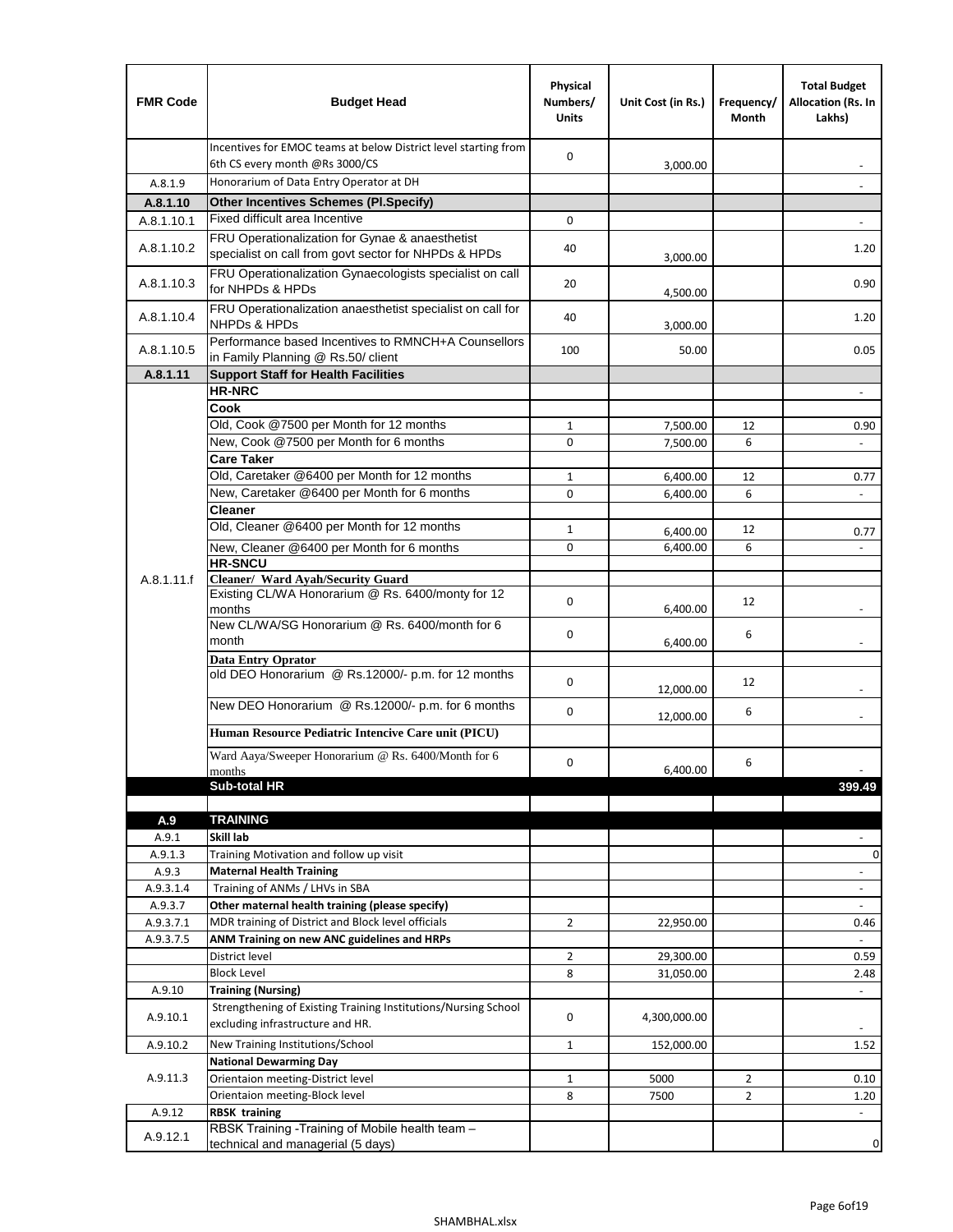| <b>FMR Code</b>    | <b>Budget Head</b>                                                                     | Physical<br>Numbers/<br><b>Units</b> | Unit Cost (in Rs.)     | Frequency/<br><b>Month</b> | <b>Total Budget</b><br>Allocation (Rs. In<br>Lakhs) |
|--------------------|----------------------------------------------------------------------------------------|--------------------------------------|------------------------|----------------------------|-----------------------------------------------------|
|                    |                                                                                        |                                      |                        |                            |                                                     |
|                    | <b>Sub-total Training</b>                                                              |                                      |                        |                            | 6.35                                                |
| A.10               | <b>PROGRAMME MANAGEMENT</b>                                                            |                                      |                        |                            |                                                     |
| A.10.2             | Contractual Staff for DPMSU recruited and in position                                  |                                      |                        |                            |                                                     |
| A.10.2.1           | District Programme Manager                                                             | $\mathbf{1}$                         |                        | 12                         |                                                     |
| A.10.2.2           | District Accounts Manager                                                              | 1                                    | 39,690.00              | 12                         | 4.76                                                |
| A.10.2.3           | District Data Manager                                                                  | $\mathbf{1}$                         | 32,303.00              | 12                         | 3.88                                                |
| A.10.2.4           | Consultants/ Programme Officers (Kindly Specify)                                       | $\mathbf 0$                          | 22,050.00              |                            | 2.65                                                |
|                    | Honorarium of RKSK Coordinator                                                         | 0                                    |                        | 9                          |                                                     |
| A.10.2.5           | Accountants                                                                            | 0                                    | 25,000.00              |                            | $\overline{\phantom{a}}$                            |
| A.10.2.6           | Data Entry Operators                                                                   | 0                                    |                        |                            | $\overline{\phantom{a}}$                            |
| A.10.2.7           | Support Staff (Kindly Specify)                                                         | $\mathbf{1}$                         | 8,269.00               | 12                         | 0.99                                                |
| A.10.2.8.1         | Operational Cost for DPMU unit                                                         | $\mathbf{1}$                         | 89,250.00              | 12                         | 10.71                                               |
| A.10.2.8.5         | <b>DEIC Managers</b>                                                                   | $\mathbf 0$                          | 33,000.00              | 10                         |                                                     |
| A.10.3             | <b>Strengthening of Block PMU</b>                                                      |                                      |                        |                            |                                                     |
| A.10.3.1           | <b>Block Programme Manager</b>                                                         |                                      |                        |                            | 23.28                                               |
| A.10.3.2           | <b>Block Accounts Manager</b>                                                          |                                      | 12,128.00              | 12                         | 11.64                                               |
| A.10.3.7.1         | Operational Cost for BPMU unit                                                         | 8                                    | 15,000.00              | 12                         | 14.40                                               |
|                    | <b>Concurrent Audit system</b>                                                         |                                      |                        |                            |                                                     |
| A.10.6             | Monthly Concurrent Audit                                                               | $\mathbf{1}$                         | 4,500.00               | 12                         | 0.54                                                |
|                    | <b>Block Spesific Work</b>                                                             | 8                                    | 500.00                 | 12                         | 0.48                                                |
| A.10.7<br>A.10.7.2 | <b>Mobility Support, Field Visits</b><br><b>DPMU/District</b>                          |                                      |                        |                            |                                                     |
| A.10.7.3           | <b>BPMU/Block</b>                                                                      | $\overline{2}$<br>8                  | 30,000.00<br>30,000.00 | 12<br>12                   | 7.20<br>28.80                                       |
| A.10.8.1           | Vehicles for Divisional / AD office                                                    | 0                                    | 30,000.00              | 12                         |                                                     |
|                    |                                                                                        |                                      |                        |                            |                                                     |
|                    | <b>Sub-total Programme Management</b>                                                  |                                      |                        |                            | 109.34                                              |
|                    |                                                                                        |                                      |                        |                            |                                                     |
|                    | Total of RMNCH+A                                                                       |                                      |                        |                            | 1,618.53                                            |
| в                  | Additionalities under NRHM (Mission Flexible Pool)                                     |                                      |                        |                            |                                                     |
| <b>B1</b>          | <b>ASHA</b>                                                                            |                                      |                        |                            |                                                     |
| B1.1.1.3           | <b>Supplementary training for ASHAs</b>                                                |                                      |                        |                            |                                                     |
|                    | TOT of ASHA Trainer- I round (at RHFWTC)                                               |                                      |                        |                            |                                                     |
| B1.1.1.3.1         | Batch cost+Equipment+Module+ Monitoring Visit                                          |                                      |                        |                            |                                                     |
| B1.1.1.3.2         | TOT of ASHA Trainers -II Round (at RHFWTC)                                             |                                      |                        |                            |                                                     |
| B1.1.1.4           | Post training support and supervision                                                  |                                      |                        |                            | $\sim$                                              |
|                    | Supervision costs by ASHA facilitators<br>(12 months)                                  |                                      |                        |                            | 43.80                                               |
| B1.1.1.4.1         | Supervision costs by ASHA facilitators<br>(6 months)                                   |                                      |                        |                            |                                                     |
| B1.1.1.4.2         | Monthly review Meeting of ASHA Sangini with BCPM                                       |                                      |                        |                            | 1.31                                                |
|                    | Performance Incentive/Other Incentive to ASHAs (if                                     |                                      |                        |                            |                                                     |
| B <sub>1.1.3</sub> | any)                                                                                   |                                      |                        |                            |                                                     |
| B1.1.3.1           | <b>ASHA incentives under Maternal Health</b>                                           |                                      |                        |                            |                                                     |
| B1.1.3.1.2         | Maternal Death Audit Information<br>Incentive to ASHA under Child Health               | 170                                  | 200.00                 |                            | 0.34                                                |
| B1.1.3.2           | Incentive for Home Based Newborn Care programme                                        |                                      |                        |                            | $\omega$                                            |
| B1.1.3.2.1         |                                                                                        | 47934                                | 250.00                 |                            | 119.84                                              |
| B1.1.3.2.4         | Incentive for referral of SAM cases to NRC @ Rs.50/Case                                | 0                                    | 50.00                  |                            |                                                     |
| B1.1.3.2.5         | Incentive for follow up of discharge of SAM children from                              | 0                                    |                        |                            |                                                     |
| B1.1.3.3           | NRCs @ Rs. 100/ for 4 Follow up<br>ASHA Incentives under family planning (ESB/ PPIUCD/ |                                      | 100.00                 |                            | $\sim$                                              |
|                    | Others)                                                                                |                                      |                        |                            |                                                     |
| B1.1.3.3.1         | ASHA PPIUCD incentive for accompanying the client for<br>PPIUCD insertion              | 900                                  | 150.00                 |                            | 1.35                                                |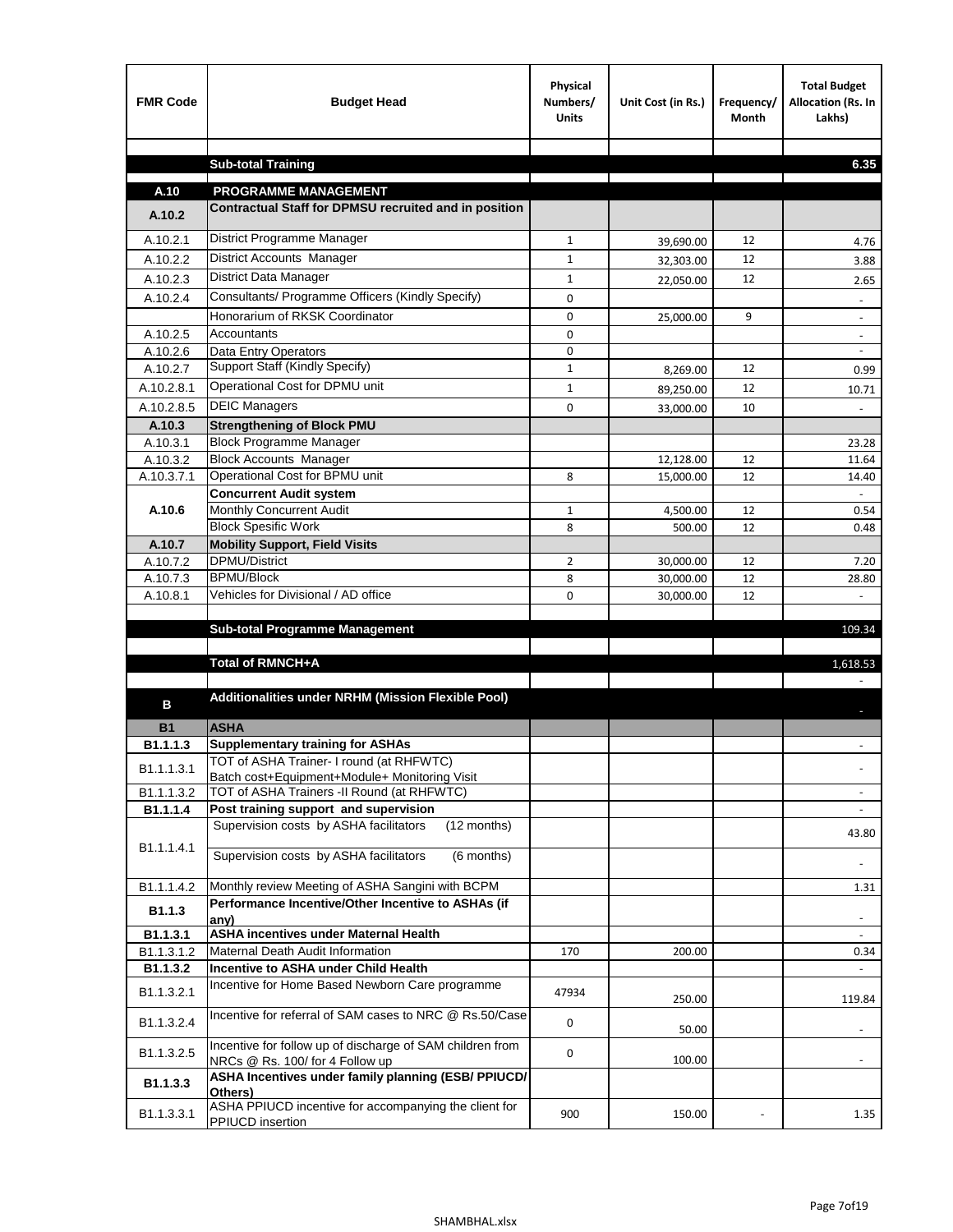| <b>FMR Code</b>            | <b>Budget Head</b>                                                                                                                                                                             | Physical<br>Numbers/<br><b>Units</b> | Unit Cost (in Rs.) | Frequency/<br>Month | <b>Total Budget</b><br><b>Allocation (Rs. In</b><br>Lakhs) |
|----------------------------|------------------------------------------------------------------------------------------------------------------------------------------------------------------------------------------------|--------------------------------------|--------------------|---------------------|------------------------------------------------------------|
|                            | ASHA incentive under ESB scheme for promoting<br>spacing of births @ 500/- per ASHA/client                                                                                                     | 586                                  | 500.00             |                     | 2.93                                                       |
| B <sub>1.1</sub> , 3, 3, 2 | Spacing for 2 years after marriage @ 500/- per<br>ASHA/client                                                                                                                                  | 600                                  | 500.00             |                     | 3.00                                                       |
| B1.1.3.3.3                 | ASHA Incentive under ESB scheme for promoting<br>adoption of limiting method upto two children @ Rs. 1000<br>per client                                                                        | 602                                  | 1,000.00           |                     | 6.02                                                       |
| B1.1.3.6                   | <b>ASHA Incentives (other)</b>                                                                                                                                                                 |                                      |                    |                     |                                                            |
| B <sub>1.1</sub> , 3, 5, 3 | ASHA incentive for NDD for 2 round                                                                                                                                                             | 1776                                 | 100.00             | $\overline{2}$      | 3.55                                                       |
| B <sub>1.1</sub> .3.6.1    | Amount to be released for 12 months for Routine<br>activities (4 month incentive for ASHAs those are yet to<br>be placed)                                                                      |                                      |                    |                     | 188.24                                                     |
| B1.1.3.6.4                 | Incentive to ASHA Facilitator (12 Months)                                                                                                                                                      |                                      |                    |                     | 2.63                                                       |
| B <sub>1.1</sub> .3.6.5    | Reimbursement of travel expenses for accompanying a<br>woman to facility for surgical abortion (MVA/EVA) @<br>Rs.150/-per case                                                                 | 70                                   | 150.00             |                     | 0.11                                                       |
| B <sub>1.1</sub> .3.6.6    | Reimbursement of travel expenses for accompanying a<br>woman to facility for medical abortion (MMA) @ Rs.225/-<br>per case                                                                     | 70                                   | 225.00             |                     | 0.16                                                       |
| B1.1.3.6.9                 | ASHA Torch (NO. of ASHA +AF) @ Rs. 262.20                                                                                                                                                      |                                      |                    |                     | 4.85                                                       |
| B1.1.3.7                   | Other (support provisions to ASHA such as uniform,                                                                                                                                             |                                      |                    |                     |                                                            |
| B <sub>1.1</sub> .3.7.2    | diary, ASHA Ghar etc)<br>ASHA Payment Voucher, Payment Register and VHIR<br>1.@ Rs. 25/ASHA, 2.@Rs.50/AF, 3.@Rs.150/block for<br>ASHa master payment register,<br>4. @Rs.174.5/ASHA/B1.1.3.7.2 |                                      |                    |                     | 3.59                                                       |
| B <sub>1.1</sub> , 3.7.4   | ASHA SAREE (TA/DA for Attending monthly meeting) No.<br>of ASHA+AF @ Rs.450                                                                                                                    |                                      |                    |                     | 8.32                                                       |
| B <sub>1.1</sub> .5.1      | Honorarium of Regional Coordinator                                                                                                                                                             |                                      |                    |                     |                                                            |
| B <sub>1.1.5.2</sub>       | Honararium of District Community Process Manager                                                                                                                                               | $\mathbf{1}$                         | 32,303.00          | 12                  | 3.88                                                       |
| B <sub>1.1.5.3</sub>       | Honararium of Block Community Process Manager                                                                                                                                                  | 8                                    | 12,000.00          | 12                  | 11.52                                                      |
|                            | Mobility cost for ARC/AMG                                                                                                                                                                      |                                      |                    |                     |                                                            |
| B <sub>1.1.5.4</sub>       | AMG cost                                                                                                                                                                                       | $\mathbf{1}$                         | 10,000.00          | 1                   | 0.10                                                       |
|                            | Quarterly BCPM meeting at Divisional Head Quarter @                                                                                                                                            |                                      |                    |                     |                                                            |
|                            | rs. 500/BCPM/qtr.                                                                                                                                                                              |                                      |                    |                     |                                                            |
|                            | <b>Sub Total of ASHA</b>                                                                                                                                                                       |                                      |                    |                     | 405.52806                                                  |
|                            |                                                                                                                                                                                                |                                      |                    |                     |                                                            |
| B.2                        | <b>Untied Fund</b>                                                                                                                                                                             |                                      |                    |                     |                                                            |
| B <sub>2.3</sub>           | <b>CHCs</b>                                                                                                                                                                                    |                                      |                    |                     | 22.50                                                      |
| B <sub>2.4</sub>           | PHCs                                                                                                                                                                                           |                                      |                    |                     | 11.56                                                      |
|                            | <b>Sub Total of Untied Fund</b>                                                                                                                                                                |                                      |                    |                     | 34.05934                                                   |
| <b>B9</b>                  | <b>Mainstreaming of AYUSH</b>                                                                                                                                                                  |                                      |                    |                     |                                                            |
| B.9.1                      | Medical Officers at CHCs/ PHCs (Only AYUSH)                                                                                                                                                    |                                      |                    |                     |                                                            |
| B.9.1.1                    | <b>DH</b>                                                                                                                                                                                      | 0                                    | 29,106.00          | 12                  | ٠                                                          |
| B.9.1.2                    | <b>FRUs</b>                                                                                                                                                                                    | 5                                    | 29,106.00          | 12                  | 17.46                                                      |
| B.9.1.3                    | Non FRU SDH/ CHC                                                                                                                                                                               | 5                                    | 29,106.00          | 12                  | 17.46                                                      |
| B.9.1.4                    | 24 X 7 PHC                                                                                                                                                                                     | 0                                    | 29,106.00          | 12                  |                                                            |
| B.9.1.5                    | Non-24 X 7 PHCs/ APHCs                                                                                                                                                                         | $\mathbf{1}$                         | 29,106.00          | 12                  | 3.49                                                       |
| B.9.2                      | Other Staff Nurses and Supervisory Nurses/ AYUSH<br>pharmacists (Only AYUSH)                                                                                                                   |                                      |                    |                     |                                                            |
| B.9.2.1                    | DH                                                                                                                                                                                             | $\mathbf 0$                          | 10,914.75          | 12                  | $\blacksquare$                                             |
| B.9.2.2                    | <b>FRUs</b>                                                                                                                                                                                    | $\mathbf{1}$                         | 10,914.75          | 12                  | 1.31                                                       |
| B.9.2.3                    | Non FRU SDH/ CHC                                                                                                                                                                               | $\overline{2}$                       | 10,914.75          | 12                  | 2.62                                                       |
| B.9.2.4                    | 24 X 7 PHC                                                                                                                                                                                     | 0                                    |                    | 12                  |                                                            |
|                            | Non-24 X 7 PHCs                                                                                                                                                                                |                                      | 10,914.75          |                     | $\overline{\phantom{m}}$                                   |
| B.9.2.5                    |                                                                                                                                                                                                | 0                                    | 10,914.75          | 12                  |                                                            |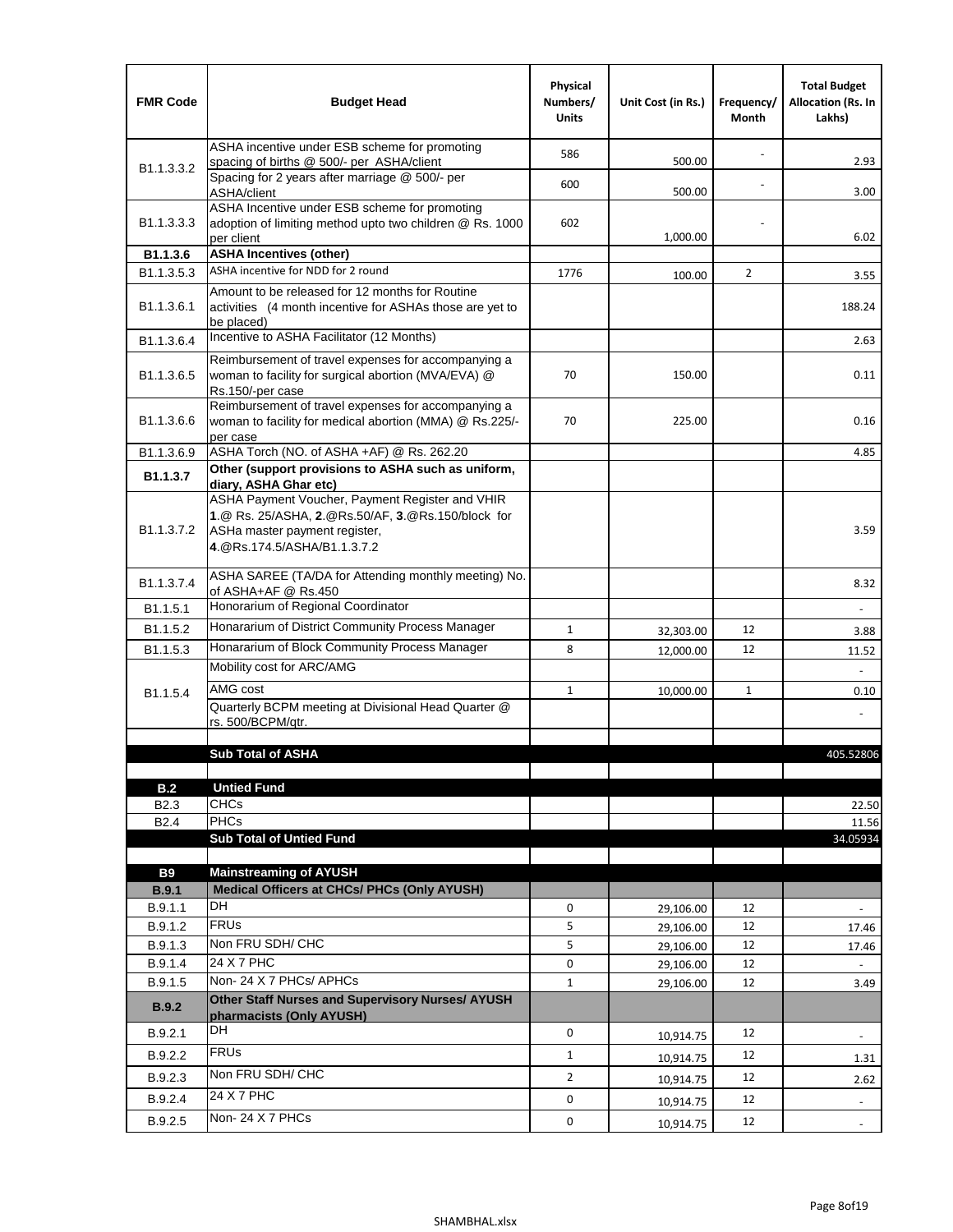| <b>FMR Code</b>   | <b>Budget Head</b>                                                                              | Physical<br>Numbers/<br><b>Units</b> | Unit Cost (in Rs.) | Frequency/<br>Month | <b>Total Budget</b><br>Allocation (Rs. In<br>Lakhs) |
|-------------------|-------------------------------------------------------------------------------------------------|--------------------------------------|--------------------|---------------------|-----------------------------------------------------|
|                   | Panchkarma Unit Lokbabdhu Rajnarayna Joint<br><b>Hospital, Lucknow</b>                          |                                      |                    |                     |                                                     |
| B.9.2.6           | Honararium of Panchkarma Technician (1Male and 1<br>Female)                                     | 0                                    | 10,000.00          | 12                  |                                                     |
|                   | Honorarium of Panchkarma Attendent                                                              | $\mathbf 0$                          | 8,000.00           | 12                  |                                                     |
|                   | Lumpsum amount for Sweeper (Safai Karmi)                                                        |                                      |                    |                     | 0                                                   |
| <b>B9.3</b>       | <b>Other Activities (Excluding HR)</b>                                                          |                                      |                    |                     |                                                     |
| B9.3.1            | Contingency AYUSH wings                                                                         | $\mathbf{1}$                         | 20,000.00          |                     | 0.20                                                |
| B9.3.3            | Establishment of Panchkarma Unit                                                                |                                      |                    |                     | $\mathbf 0$                                         |
| B9.3.4            | Construction of AYUSH Wing                                                                      | 0                                    | 3,000,000.00       |                     |                                                     |
|                   |                                                                                                 |                                      |                    |                     |                                                     |
|                   | Sub Total of Mainstreaming of AYUSH                                                             |                                      |                    |                     | 42.55                                               |
| <b>B10</b>        | <b>IEC-BCC NRHM</b>                                                                             |                                      |                    |                     |                                                     |
|                   | <b>Girls Child Day</b>                                                                          |                                      |                    |                     |                                                     |
| B.10.3.5          | <b>Division level</b>                                                                           | 0                                    | 50,000.00          | 1                   |                                                     |
|                   | <b>Block level</b>                                                                              | 8                                    | 10,000.00          | $\mathbf{1}$        | 0.80                                                |
| <b>B.10.7</b>     | Priniting activities (please specify)<br>SM booklet @Rs 20.00 for all ANCs                      |                                      |                    |                     |                                                     |
| B.10.7.1          | MCP card @ Rs 10 for all ANCs                                                                   | 76958<br>76958                       | 20.00<br>10.00     |                     | 15.39<br>7.70                                       |
| <b>B.10.7.4</b>   | <b>Other printing</b>                                                                           |                                      |                    |                     |                                                     |
| B.10.7.4.1        | <b>IEC-BCC Material for NDD</b>                                                                 |                                      |                    |                     |                                                     |
|                   | IEC material, poster, banner @ Rs. 14000 per block for 2<br>round                               | 8                                    | 14000              | $\overline{2}$      | 2.24                                                |
|                   | Teaching and community hand bills/pumphlets and check<br>list @ Rs. 14000 per block for 2 round | 8                                    | 14000              | 2                   | 2.24                                                |
|                   | 5 Fipchart per block @ Rs. 200 per Flip chart( one time)                                        | 40                                   | 200                | 1                   | 0.08                                                |
|                   | AWW and Teacher hand out @ Rs. 7 each for 2 round                                               | 3502                                 | $\overline{7}$     | 2                   | 0.49                                                |
|                   | ASHA hand out @ Rs. 2 each for 2 round                                                          | 1776                                 | $\overline{2}$     | $\overline{2}$      | 0.07                                                |
|                   | <b>AFHC cards</b>                                                                               |                                      |                    |                     |                                                     |
| <b>B.10.7.4.2</b> | For DH & MC level Existing AFHS clinics<br>For CHC level Existing AFHS clinics                  | 0<br>0                               | 0.50<br>0.50       | 2000<br>2000        | $\blacksquare$<br>$\overline{\phantom{a}}$          |
|                   | For PHC level existing AFHS clinics                                                             | 0                                    | 0.50               | 2000                | $\bar{\phantom{a}}$                                 |
|                   | AFHC Register (3 register per clinic)                                                           | 0                                    | 150.00             | $\mathbf{1}$        | $\blacksquare$                                      |
|                   | Printing of RBSK card and registers                                                             | 0                                    |                    |                     |                                                     |
|                   | MHT Register for AWC<br>MHT Register for School                                                 | 413                                  | 100.00             | $\mathbf{1}$        | 0.41                                                |
|                   | (Class-1 to 12)                                                                                 | 421                                  | 100.00             | $\mathbf{1}$        | 0.42                                                |
| B.10.7.4.3        | RBSK Format (microplan, reporting) @ Rs. 3000/ per                                              | 8                                    |                    | $\mathbf{1}$        |                                                     |
|                   | block<br>RBSK card for children of AWC and School                                               |                                      | 3,000.00           |                     | 0.24                                                |
|                   | AWC (Twice in year)                                                                             | 206716                               | 1.20               |                     | 2.48                                                |
|                   | School (Class 1 to 12)                                                                          | 210336                               | 0.75               |                     | 1.58                                                |
|                   |                                                                                                 |                                      |                    |                     |                                                     |
|                   | <b>Sub Total IEC</b>                                                                            |                                      |                    |                     | 34.14                                               |
| <b>B.11</b>       |                                                                                                 |                                      |                    |                     |                                                     |
| B.11.2.5          | Recurring support of 18 BCTV                                                                    |                                      |                    |                     | 0                                                   |
|                   |                                                                                                 |                                      |                    |                     |                                                     |
| <b>B14</b>        | Innovations (if any)<br>Religious and Community Leaders Meet @ Rs.                              |                                      |                    |                     |                                                     |
| B14.6             | 10000/District/meeting                                                                          | $\mathbf{1}$                         | 10,000.00          |                     | 0.10                                                |
| B14.11            | Rogi Sahayata Kendra @ Rs. 664200 including 5%<br>increment in HR cost                          |                                      |                    |                     |                                                     |
| B14.12            | AAA Platform - Monitoring & Microplanning meeting for<br>frontline workers                      |                                      |                    |                     |                                                     |
|                   | Nurse Mentor Programme and Establishment of Mini                                                |                                      |                    |                     |                                                     |
|                   | <b>Skill Lab</b>                                                                                |                                      |                    |                     |                                                     |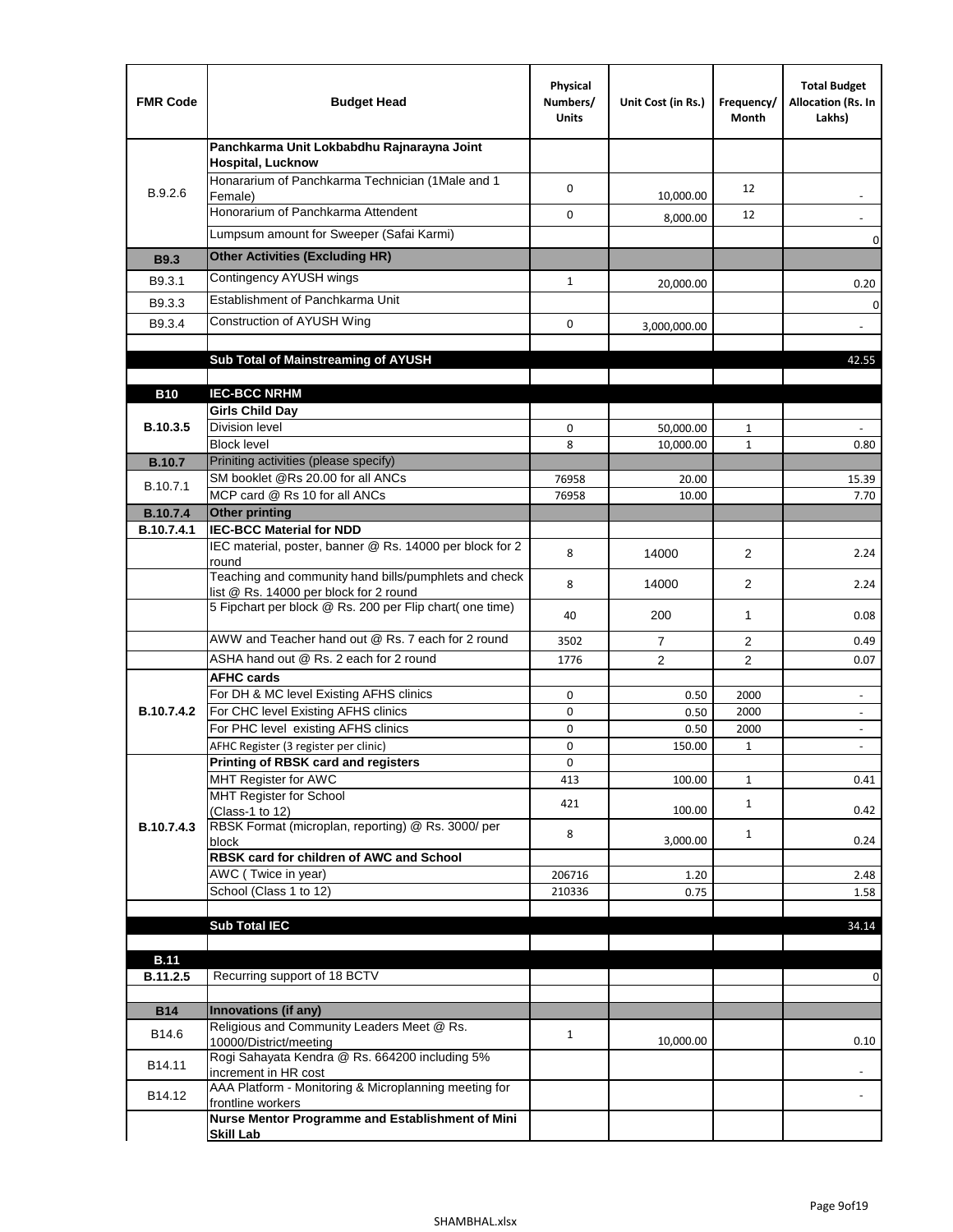| <b>FMR Code</b>     | <b>Budget Head</b>                                                                      | Physical<br>Numbers/<br><b>Units</b> | Unit Cost (in Rs.) | Frequency/<br>Month | <b>Total Budget</b><br>Allocation (Rs. In<br>Lakhs) |
|---------------------|-----------------------------------------------------------------------------------------|--------------------------------------|--------------------|---------------------|-----------------------------------------------------|
| B14.19              | Honoraium of Naurse Mentor (Existing)                                                   | 0                                    | 38,588.00          | 12                  |                                                     |
|                     | Honoraium of Naurse Mentor for 12 montys (New)                                          | 0                                    | 36,750.00          | 12                  | $\overline{a}$                                      |
|                     | Honoraium of Naurse Mentor fro 10 months (New)                                          | 0                                    | 36,750.00          | 10                  | $\blacksquare$                                      |
| B14.22              | Training Strategy for Village Health and Nutrition Days<br>(VHNDs)                      |                                      |                    |                     | 6.23                                                |
|                     | Free Transport Facilities to PLHIV(People Living with                                   |                                      |                    |                     |                                                     |
| B14.25              | HIV) for treatment                                                                      |                                      |                    |                     |                                                     |
|                     | On ART cost                                                                             |                                      |                    |                     |                                                     |
|                     | <b>PRE ART Cost</b>                                                                     |                                      |                    |                     | $\overline{a}$                                      |
|                     | <b>KAYAKALP' Award Scheme</b>                                                           |                                      |                    |                     |                                                     |
|                     | Training for Swachha Bharat Abhiyan                                                     |                                      |                    |                     |                                                     |
|                     | Awareness cum Internal Assessors Training Workshop @                                    |                                      |                    |                     |                                                     |
|                     | Rs. 33000/Disitrict                                                                     |                                      |                    |                     | 0.33                                                |
|                     | District level Hospital Rs. 20000/District                                              |                                      |                    |                     | 0.20                                                |
|                     | <b>CHC</b> level                                                                        | 2                                    | 15,000.00          |                     | 0.30                                                |
|                     | PHC level                                                                               | 3                                    | 6,000.00           |                     | 0.18                                                |
| B14.29              | <b>Internal Assessment</b>                                                              |                                      |                    |                     |                                                     |
|                     | District level Hospital (Quarterly)                                                     | $\mathbf 1$                          | 2,000.00           | 4                   | 0.08                                                |
|                     | CHC level (Quarterly)                                                                   | $\overline{2}$                       | 1,000.00           | $\overline{4}$      | 0.08                                                |
|                     | PHC level (Quarterly)                                                                   | 3                                    | 500.00             | 4                   | 0.06                                                |
|                     | <b>Peer Assessment</b>                                                                  |                                      |                    |                     |                                                     |
|                     | <b>District level Hospital</b>                                                          | 1                                    | 25,000.00          |                     | 0.25                                                |
|                     | <b>CHC</b> level                                                                        | $\overline{2}$                       | 10,000.00          |                     | 0.20                                                |
|                     | PHC level                                                                               | 3                                    | 5,000.00           |                     | 0.15                                                |
|                     | <b>Matritwa Saptah</b>                                                                  |                                      |                    |                     |                                                     |
|                     | District level activities @Rs 50000                                                     | $\mathbf{1}$                         | 50,000.00          |                     | 0.50                                                |
|                     | Mobility support @ Rs 17600/block                                                       | 11                                   | 17,600.00          |                     | 1.94                                                |
| B14.33              | Printing of formats, reports and HRP register @ 50/ANM                                  | 220                                  | 50.00              |                     | 0.11                                                |
|                     | <b>IEC Support</b>                                                                      |                                      |                    |                     |                                                     |
|                     | District level                                                                          | 1                                    | 2,500.00           |                     | 0.03                                                |
|                     | <b>Block Level</b>                                                                      | 11                                   | 25,000.00          |                     | 2.75                                                |
|                     | hoarding 5/dist & 1/FRU & 1/block @ Rs. 2000/-                                          | 18                                   | 2,000.00           |                     | 0.36                                                |
|                     | <b>Gestational Diabetes Mallitius Pilot - 18 districts</b>                              |                                      |                    |                     |                                                     |
|                     | Glucometer @ 1 /ANM+2/Block+2 additional                                                | 0                                    |                    |                     |                                                     |
| B14.34              | Procurement of Glucose 75mg, (2*all ANCs+24*5%GDMs)                                     | 0                                    | 3,000.00           |                     |                                                     |
|                     | Insulin 9 vials *5% ANCs                                                                |                                      | 25.00              |                     |                                                     |
|                     | with syringe (900 units/+18 syringes)                                                   | 0<br>0                               | 50.00              |                     | $\blacksquare$                                      |
|                     | <b>Misoprost Distribution for Home Deliveries</b>                                       |                                      | 20.00              |                     |                                                     |
|                     | Printing of registers @ Rs50.00 each                                                    |                                      |                    |                     |                                                     |
|                     | Budget for Tab Mesoprostol procurement in Lakh                                          |                                      |                    |                     | $\overline{\phantom{a}}$<br>$\blacksquare$          |
| B14.35              | ASHA Incentive @ Rs.100.00 each case in Lakh                                            |                                      |                    |                     | $\overline{\phantom{a}}$                            |
|                     | Block level ANM/ ASHAs training @ 23650/ in Lakh                                        |                                      |                    |                     |                                                     |
|                     | District Orientation meeting @Rs 20000, in Lakh                                         |                                      |                    |                     | $\omega$                                            |
|                     | <b>Sub Total Innovation</b>                                                             |                                      |                    |                     | 13.84                                               |
| <b>B15</b>          | <b>Planning, Implementation and Monitoring</b>                                          |                                      |                    |                     |                                                     |
| <b>B15.2</b>        | <b>Quality Assurance</b>                                                                |                                      |                    |                     |                                                     |
| B <sub>15.2.2</sub> | <b>Division Level Human Resource</b>                                                    | 0                                    |                    |                     |                                                     |
|                     | Honorarium of Existing Divisonal Consultant - Quality @                                 |                                      |                    |                     |                                                     |
|                     | Rs. 45000/month for 10 months                                                           | 0                                    | 45,000.00          | 10                  |                                                     |
|                     | Honorarium of Vacant Divisonal Consultant - Quality @                                   | 0                                    | 45,000.00          | $\overline{2}$      |                                                     |
|                     | Rs. 45000/month for 2 months                                                            |                                      |                    |                     |                                                     |
|                     | Honararium of Existing Divisonal Consultant - Public                                    | 0                                    | 45,000.00          | $\overline{2}$      |                                                     |
|                     | Health @ Rs.45000/PM for 10 Months                                                      |                                      |                    |                     |                                                     |
|                     | Honararium of Vacant Divisonal Consultant - Public Health<br>@ Rs.45000/PM for 2 Months | 0                                    | 45,000.00          | 10                  |                                                     |
|                     | Data Entry Operator @Rs 12000/PM for 2 Month ("New<br>Position)                         | 0                                    | 12,000.00          | $\overline{2}$      |                                                     |
|                     | <b>District Level Human Resource</b>                                                    |                                      |                    |                     |                                                     |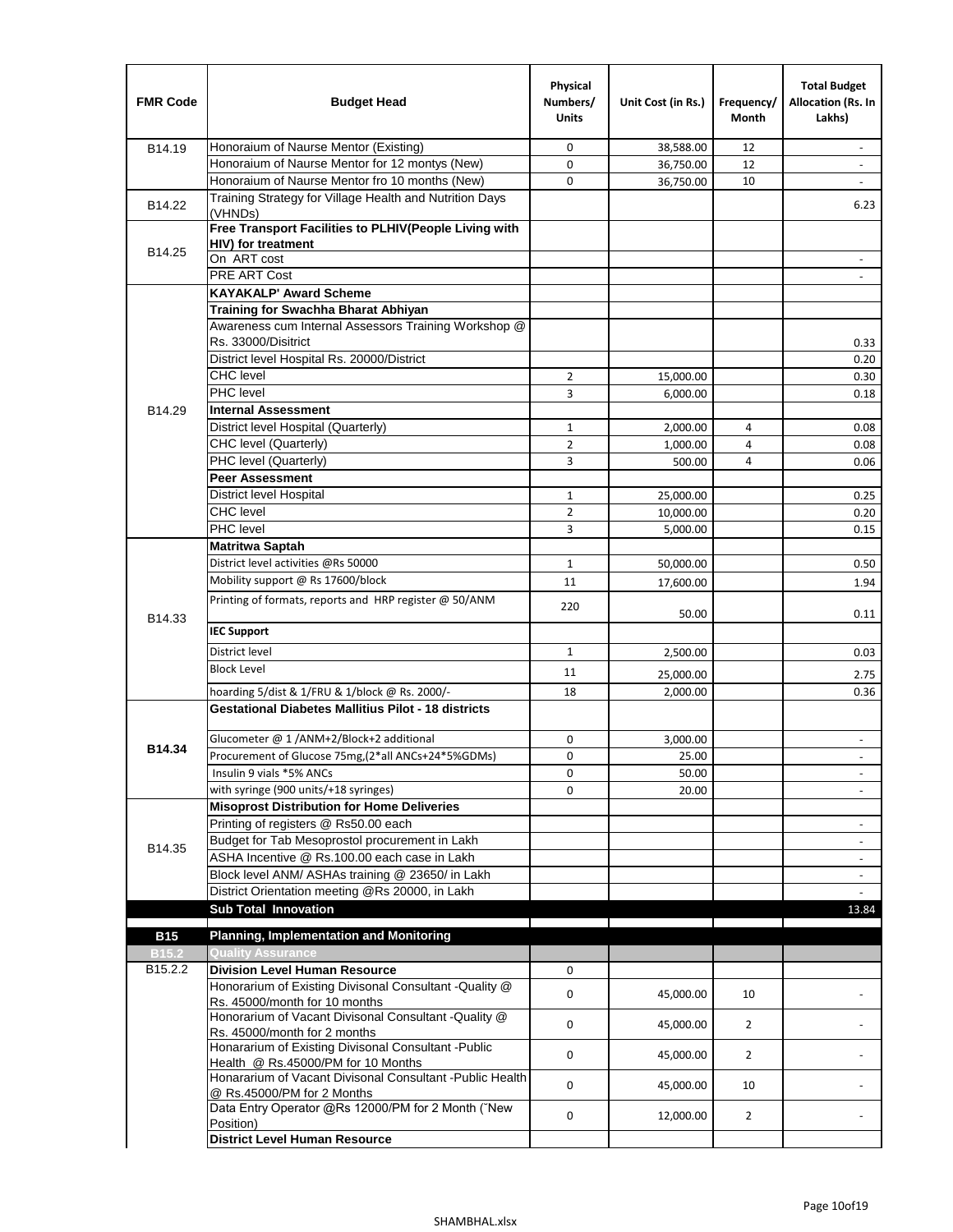| <b>FMR Code</b>         | <b>Budget Head</b>                                                                                | Physical<br>Numbers/<br><b>Units</b> | Unit Cost (in Rs.) | Frequency/<br><b>Month</b> | <b>Total Budget</b><br>Allocation (Rs. In<br>Lakhs) |
|-------------------------|---------------------------------------------------------------------------------------------------|--------------------------------------|--------------------|----------------------------|-----------------------------------------------------|
|                         | Honorarium of Existing District Consultant -Quality @ Rs.<br>40000/month for 10 months            | $\mathbf{1}$                         | 40,000.00          | 10                         | 4.00                                                |
|                         | Honorarium of Vacant District Consultant -Quality @ Rs.<br>40000/month for 2 months               | $\mathbf 0$                          | 40,000.00          | $\overline{2}$             | ÷,                                                  |
|                         | Honararium of Existing Hospital Quality Manager @<br>Rs.35000/PM for 10 Months                    | 0                                    | 35,000.00          | 10                         |                                                     |
|                         | Honararium of Vacant Hospital Quality Manager @<br>Rs.35000/PM for 2 Months                       | $\mathbf{1}$                         | 35,000.00          | $\overline{2}$             | 0.70                                                |
|                         | Data Entry Operator @ Rs 12000/PM for 2 Month ("New<br>Position)                                  | $\mathbf{1}$                         | 12,000.00          | $\overline{2}$             | 0.24                                                |
| B15.2.4                 | <b>Review meetings</b>                                                                            |                                      |                    |                            |                                                     |
| B <sub>15.2</sub> .4.2  | Division                                                                                          | 0                                    | 5,000.00           |                            |                                                     |
|                         | <b>District</b>                                                                                   | $\overline{2}$                       | 2,000.00           |                            | 0.04                                                |
|                         | Monitoring and Supportive Supervision Visits-Divisional<br>QUA (10 visits per month) for 6 months | $\mathbf 0$                          | 1,800.00           |                            |                                                     |
| B15.2.5.2               | Monitoring and Supportive Supervision Visits-District<br>QUA (10 visits per month) for 6 months   | 60                                   | 1,200.00           |                            | 0.72                                                |
|                         | <b>Office Equipments-District &amp; Division</b>                                                  |                                      |                    |                            |                                                     |
|                         | <b>Division Level</b>                                                                             |                                      |                    |                            |                                                     |
|                         | Office Equipment @ Rs.3.5 Lac/Division                                                            |                                      |                    |                            | $\sim$                                              |
| B15.2.5.5               | Operational cost @ Rs.17000/-PM for 10 Month                                                      |                                      |                    |                            | $\pmb{0}$                                           |
|                         | <b>District Level</b>                                                                             |                                      |                    |                            |                                                     |
|                         | Office Equipment @ Rs.3.5 Lac/District                                                            | 0                                    | 350,000.00         | 1                          | $\blacksquare$                                      |
|                         | Operational cost @ Rs.14000/-PM for 10 Month                                                      | $1\,$                                | 14,000.00          | 10                         | 1.40                                                |
| B15.2.5.6               | <b>Operational Cost for District Hospitals</b>                                                    | 0                                    | 2,000.00           |                            | $\mathbf{r}$                                        |
|                         | <b>Sub Total Quality Assurance</b>                                                                |                                      |                    |                            | 7.10                                                |
| B15.3                   | <b>Monitoring and Evaluation</b>                                                                  |                                      |                    |                            |                                                     |
| B15.3.1                 | <b>HMIS</b>                                                                                       |                                      |                    |                            |                                                     |
| B15.3.1.2               | Data Entry Operators at Block level                                                               |                                      |                    |                            | 12.22                                               |
| B15.3.1.3.1             | HR and Infrastructure for 100% service updation on<br><b>HMIS/MCTS Portal</b>                     |                                      |                    |                            | 3.17                                                |
| B <sub>15.3.1.5.2</sub> | Mobility Support for HMIS & MCTS at District level                                                |                                      |                    |                            | 0.29                                                |
| B15.3.1.6               | Printing of HMIS Formats<br>Printing of MCTS follow-up formats/ services due list/ work           |                                      |                    |                            | 0.41                                                |
| B15.3.2.2               | plan                                                                                              |                                      |                    |                            | 0.60                                                |
| B15.3.2.7               | Internet Connectivity through LAN / data card                                                     |                                      |                    |                            | 0.68                                                |
| B15.3.2.8               | Procurement & Installation of VSAT (Capex)                                                        |                                      |                    |                            | 0.96                                                |
| B15.3.2.12              | Other office expenditure                                                                          |                                      |                    |                            | 1.44                                                |
| B15.3.2.13              | Printing of RCH Registers                                                                         |                                      |                    |                            | 0.23                                                |
|                         | <b>Sub Total of HMIS</b>                                                                          |                                      |                    |                            | 20.01                                               |
| <b>B.16</b>             | <b>PROCUREMENT</b>                                                                                |                                      |                    |                            |                                                     |
| B16.1                   | <b>Procurement of Equipment</b>                                                                   |                                      |                    |                            |                                                     |
|                         | <b>Equipments for Blood Banks/ BSUs</b>                                                           |                                      |                    |                            |                                                     |
| B16.1.1.1               | Equipments For Blood banks/ BCSUs                                                                 |                                      |                    |                            | 0                                                   |
| B16.1.2                 | <b>Equipments For BSUs</b><br>Procurement of equipment: CH                                        |                                      |                    |                            | 3.65                                                |
|                         | Procurement of NRC Computer/Printer/UPS/Data Card @                                               |                                      |                    |                            |                                                     |
| B16.1.2.7               | Rs. 60000/NRC                                                                                     | 0                                    | 60,000.00          | 0                          |                                                     |
| B16.1.2.8               | Procurement of Computer/Printer/UPS/Data Card -SNCUs                                              |                                      |                    |                            |                                                     |
|                         | for VJB Female Hospital Lucknow<br>Procurement of Equipments for SNCUs for VAB Female             |                                      |                    |                            | 0                                                   |
| B16.1.2.9               | Hospital lucknow                                                                                  |                                      |                    |                            | 0                                                   |
| B16.1.6                 | <b>Equipments for RKSK &amp; RBSK</b>                                                             |                                      |                    |                            |                                                     |
| B16.1.6.1               | <b>Equipments for AFHCs</b>                                                                       | 0                                    | 7,000.00           | $\mathbf{1}$               |                                                     |
|                         | <b>Equipment for Mobile health teams</b>                                                          | 0                                    |                    |                            |                                                     |
| B16.1.6.3.1             | No. of Vision Chart                                                                               | 32                                   | 700                |                            | 0.22                                                |
| *                       | (2 chart per team)<br>No. of weighing scale (1 per team)                                          | 16                                   | 1000               |                            | 0.16                                                |
|                         | No. of height scale standing (1 per team)                                                         | 16                                   | 10000              |                            | 1.60                                                |
| <b>B.16.2</b>           | <b>Procurement of Drugs</b>                                                                       |                                      |                    |                            |                                                     |
| B.16.2.2.2              | Procurement of drugs under child health (Vitamin A for<br>BSPM) No. of Bottles                    | 11086                                | 58.00              |                            | 6.43                                                |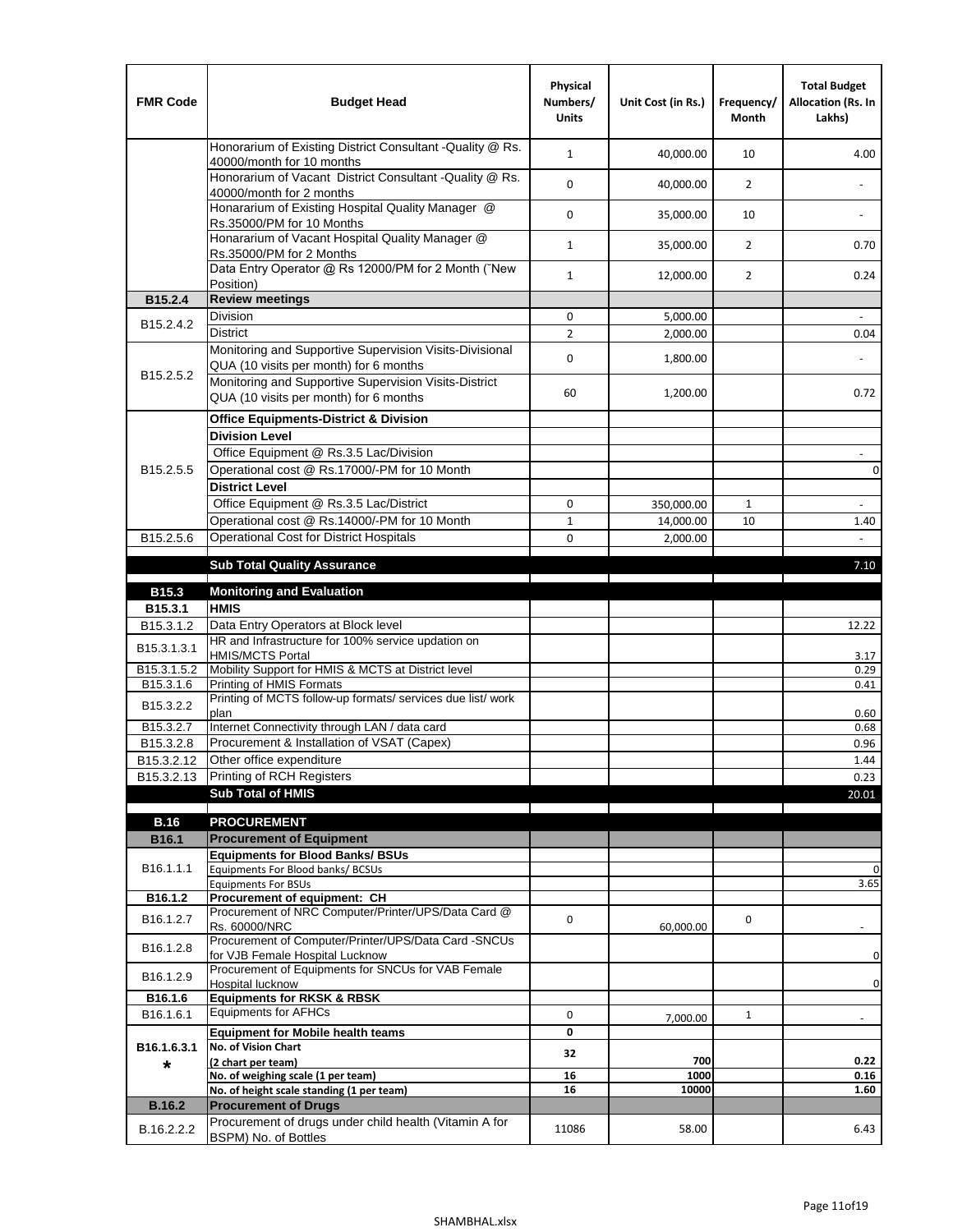| <b>FMR Code</b> | <b>Budget Head</b>                                                               | Physical<br>Numbers/<br><b>Units</b> | Unit Cost (in Rs.) | Frequency/<br>Month | <b>Total Budget</b><br><b>Allocation (Rs. In</b><br>Lakhs) |
|-----------------|----------------------------------------------------------------------------------|--------------------------------------|--------------------|---------------------|------------------------------------------------------------|
| B.16.2.4        | <b>Supplies for IMEP</b>                                                         |                                      |                    |                     |                                                            |
| B.16.2.4.1      | Biomedical waste management - District level                                     |                                      |                    |                     | 5.95                                                       |
| B.16.2.4.2      | Biomedical waste management - CHC/PHC level                                      | 8                                    | 13,109.00          | 12                  | 12.58                                                      |
| B.16.2.4.3      | Cleaning/washing, house-keeping and laundry<br>management - District level       |                                      |                    |                     | 22.56                                                      |
| B.16.2.4.4      | Cleaning/washing, house-keeping and laundry<br>management - CHC/PHC level        |                                      |                    |                     | 15.79                                                      |
| B.16.2.4.7      | Cleanliness of Sub Centers for 6 months                                          | 215                                  | 500.00             | 6                   | 6.45                                                       |
| B.16.2.5.2      | Replenishment of ASHA Drug Kit<br>@300/ Working ASHA                             |                                      |                    |                     | 4.40                                                       |
| B.16.2.6        | <b>National Iron Plus Initiative (Drugs&amp;Supplies)</b>                        |                                      |                    |                     |                                                            |
| B.16.2.6.1      | Children (6m - 60months)                                                         |                                      |                    |                     |                                                            |
| B.16.2.6.1.a    | IFA Syrup (@Rs7.99paisa/50mlBottel)                                              | 262506                               | 7.99               |                     | 20.97                                                      |
| B.16.2.6.2      | Children 5 - 10 years                                                            |                                      |                    |                     |                                                            |
| B.16.2.6.2.a    | IFA tablet small Pink (45mg) @ Rs. 0.182 per tablet, 32 tablet per<br>child)     | 99438                                | 5.82               |                     | 5.79                                                       |
| B.16.2.6.2.b    | <b>Albendazole Tablets</b>                                                       | 117943                               | 0.78               | 2                   | 1.84                                                       |
| B.16.2.6.3      | <b>WIFS (10-19 years)</b>                                                        |                                      |                    |                     |                                                            |
| B.16.2.6.3.a    | IFA Tablet large blue 100 mg tablet @ Rs. 1.41 per 10 tablet for 12<br>months    | 179516                               | 7.33               |                     | 13.16                                                      |
|                 | <b>Albendazole Tablets</b>                                                       |                                      |                    |                     |                                                            |
| B.16.2.6.3.b    | For Adolescent Girls and boys (School going)                                     | 92393                                | 0.78               | $\overline{2}$      | 1.44                                                       |
|                 | For Adolescent Girls (out of School)                                             | 54000                                | 0.78               | $\overline{2}$      | 0.84                                                       |
| B.16.2.7        | Drugs & supplies for RBSK                                                        |                                      |                    |                     |                                                            |
| B.16.2.7.1      | Medicine for Mobile health team                                                  | 16                                   | 5,000.00           |                     | 0.80                                                       |
| <b>B.16.2.8</b> | Drugs & supplies for AYUSH                                                       | 11                                   | 100,000.00         |                     | 11.00                                                      |
| B.16.2.10       | Blood Bags for 93 functional Blood Bank                                          |                                      |                    |                     | 0.00                                                       |
|                 | For Diagnostics Kits for 93 functional blood bank                                |                                      |                    |                     | 0.00                                                       |
|                 | <b>Sub Total of Procurement</b>                                                  |                                      |                    |                     | 135.64                                                     |
|                 |                                                                                  |                                      |                    |                     |                                                            |
| <b>B.18</b>     | <b>New Initiatives/ Strategic Interventions</b>                                  |                                      |                    |                     |                                                            |
| <b>B.18.2</b>   | <b>Ca Cx Screening</b>                                                           |                                      |                    |                     | 0                                                          |
|                 | 7+ Strategy                                                                      |                                      |                    |                     |                                                            |
|                 | <b>Family Planning</b><br>No of District Level Govt. COT @ Rs.30000/month for 12 | 0                                    |                    | 12                  |                                                            |
| B18.4           | month                                                                            |                                      | 30,000.00          |                     |                                                            |
|                 | Extra Incentive for Interval Sterilization @ Rs.260/case                         | 0                                    | 260.00             |                     |                                                            |
|                 | Extra Incentive for NSV @ Rs.310/- case                                          | 0                                    | 310.00             |                     |                                                            |
|                 | <b>Sub Total of New Innitiatives</b>                                             |                                      |                    |                     |                                                            |
|                 |                                                                                  |                                      |                    |                     |                                                            |
| <b>B22</b>      | <b>Support Services</b>                                                          |                                      |                    |                     |                                                            |
|                 | <b>Support Strengthening NVBDCP</b>                                              |                                      |                    |                     |                                                            |
|                 | Honorarium of Staff-At BRD Medical College                                       |                                      |                    |                     | 0                                                          |
| B22.3           | Honorarium of Staff for 100 Bedded JE/AES Ward -At<br><b>BRD Medical College</b> |                                      |                    |                     | 0                                                          |
|                 | Increament of Existing HR Catculated @ 5%                                        |                                      |                    |                     | 0                                                          |
|                 | <b>Sub of Support Serveces</b>                                                   |                                      |                    |                     |                                                            |
|                 |                                                                                  |                                      |                    |                     |                                                            |
| <b>B.23</b>     | Other Expenditures (Power Backup, Convergence etc)                               |                                      |                    |                     |                                                            |
| B.23.1          | POL for Generators - District level Hospitals                                    | 0                                    | 35,000.00          | 12                  |                                                            |
| B.23.2          | POL for Generators - CHCs/PHCs                                                   | 8                                    | 17,500.00          | 12                  | 16.80                                                      |
|                 | <b>Sub Total of Power Backup</b>                                                 |                                      |                    |                     | 16.80                                                      |
|                 |                                                                                  |                                      |                    |                     |                                                            |
| <b>B.24</b>     | <b>Collaboration with Medical Colleges and Knowledge</b>                         |                                      |                    |                     |                                                            |
|                 | partners                                                                         |                                      |                    |                     |                                                            |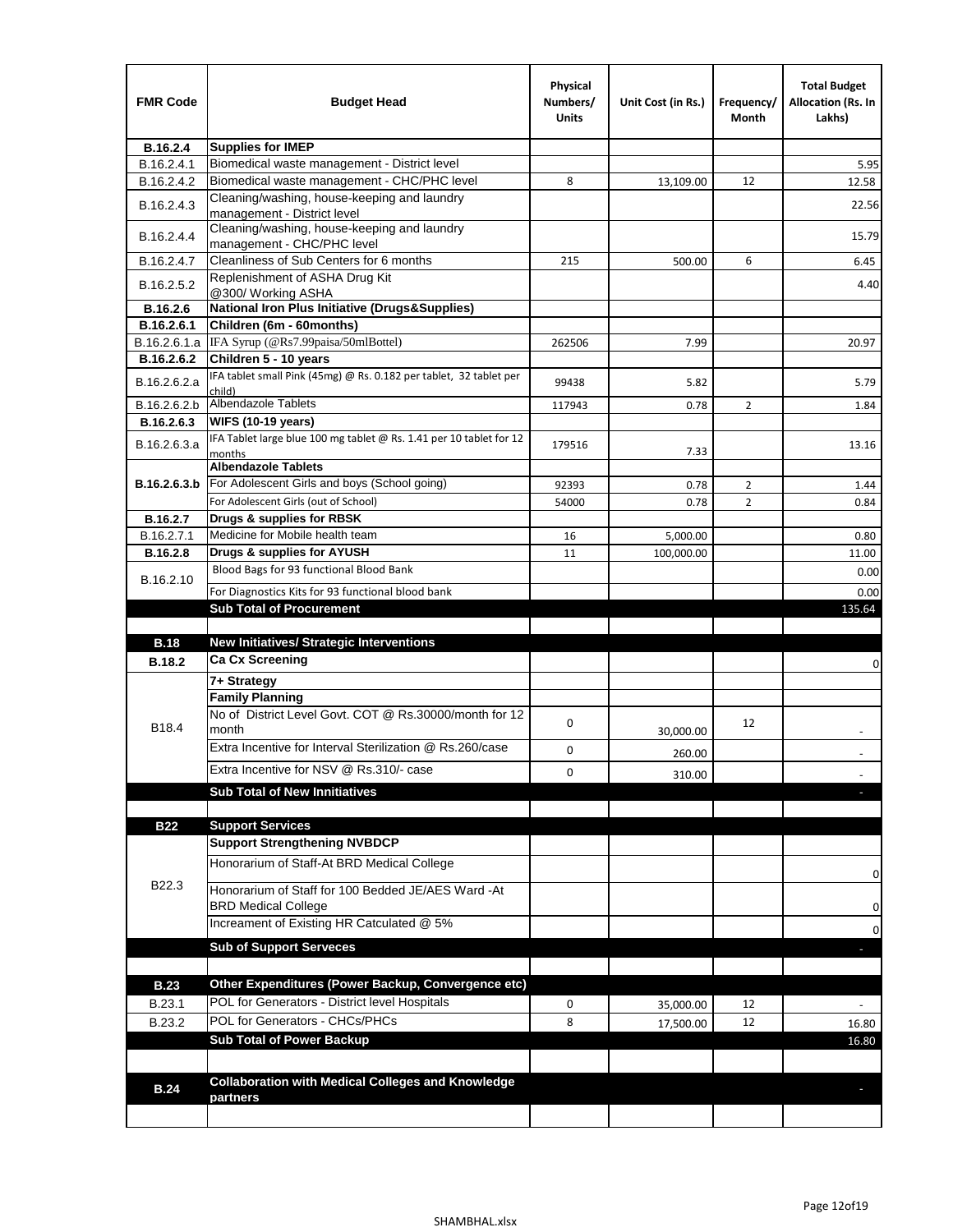| National Programme for Prevention and control of<br><b>B.25</b><br>deafness<br><b>Recurring Grant-in-aid</b><br>B.25.1<br>B.25.1.3<br><b>Manpower at District level</b><br>ENT Surgeon @Rs.80,000/-pm<br>B.25.1.3.a<br>0<br>Audiologist@Rs.30,000/-pm<br>B.25.1.3.b<br>0<br>Audiometric Assistant@Rs.15,000/-pm<br>B.25.1.3.c<br>0<br>Instructor for Hearing Impaired Children @Rs.15,000/-pm<br>B.25.1.3.d<br>0<br>Non recurring Grant-in-aid<br>B.25.2<br>Training@Rs.10 lakh/ Distt. for 7 level training<br>B.25.2.1<br>0<br>District Hospital @Rs.20 lakh/Distt.<br>B.25.2.1.b<br>0<br>CHC/Sub-Divisional Hospital @Rs.50,000/- Kit<br>B.25.2.1.c<br>0<br>PHC@RS.15,000/- kit<br>B.25.2.1.d<br>0<br>National Programme for Prevention and control of<br>deafness<br>National Programme for Prevention and Control of<br><b>B.29</b><br><b>Flurosis</b><br>B.29.2.1<br>0<br>6<br>Honorarium of Consultant<br>40,000.00<br>0<br>6<br>Honorarium of Lab Technician<br>11,000.00<br>Health Education and Publicity<br>B.29.2.2<br>Medical Management including treatment Surgery and<br>B.29.2.4<br>rehab-supplumetation of vitamins & minrals<br><b>Sub Total of Flurisis</b><br>ь<br><b>Total of Mission Flexipool</b><br>709.66<br><b>IMMUNISATION</b><br>C<br>RI strengthening project (Review meeting, Mobility<br>C.1<br>support, Outreach services etc)<br>Mobility Support for supervision for distict level officers.<br>C.1.a<br>1<br>250,000.00<br>2.50<br>Printing and dissemination of Immunization cards, tally<br>C.1.c<br>76958<br>10.00<br>7.70<br>sheets, monitoring forms etc.<br>Quarterly review meetings exclusive for RI at district level<br>C.1.e<br>500.00<br>0.16<br>32<br>with Block MOs, CDPO, and other stake holders<br>C.1.f<br>Quarterly review meetings exclusive for RI at block<br>7104<br>75.00<br>5.33<br>Focus on slum & underserved areas in urban<br>areas/alternative vaccinator for slums (only where regular<br>C.1.g<br>96<br>2,100.00<br>2.02<br>ANM under NUHM not engaged) Rs. 450/- per session for<br>4 session and Rs. 300/- contingency.<br>Mobilization of children through ASHA or other mobilizers<br>C.1.h<br>23440<br>35.16<br>150.00<br>C.1.i<br>Alternative vaccine delivery in hard to reach areas<br>2344<br>3.52<br>150.00<br>$C.1$ .j<br>Alternative Vaccine Deliery in other areas<br>21096<br>75.00<br>15.82<br>To develop microplan at sub-centre level<br>C.1.k<br>216<br>100.00<br>0.22<br>For consolidation of micro plans at block level/PHC @ Rs.<br>C.1.1<br>0.1<br>1000/- and District level @ Rs.2000/-<br>POL for vaccine delivery from State to district and from<br>C.1.m<br>$\mathbf{1}$<br>1.50<br>150,000.00<br>district to PHC/CHCs<br>Consumables for computer including provision for internet<br>C.1.n<br>0.05<br>$\mathbf{1}$<br>400.00<br>12<br>access<br>Red/Black plastic bags etc.<br>C.1.o<br>23440<br>1.41<br>6.00<br>Hub Cutter/Bleach/Hypochlorite solution/ Twin bucket @<br>C.1.p<br>11<br>1,200.00<br>0.13<br>Rs. 1200/- for 2 Buckets<br><b>Safety Pits</b><br>5<br>C.1.q<br>5,250.00<br>0.26 | <b>FMR Code</b> | <b>Budget Head</b>                | Physical<br>Numbers/<br><b>Units</b> | Unit Cost (in Rs.) | Frequency/<br>Month | <b>Total Budget</b><br>Allocation (Rs. In<br>Lakhs) |
|-------------------------------------------------------------------------------------------------------------------------------------------------------------------------------------------------------------------------------------------------------------------------------------------------------------------------------------------------------------------------------------------------------------------------------------------------------------------------------------------------------------------------------------------------------------------------------------------------------------------------------------------------------------------------------------------------------------------------------------------------------------------------------------------------------------------------------------------------------------------------------------------------------------------------------------------------------------------------------------------------------------------------------------------------------------------------------------------------------------------------------------------------------------------------------------------------------------------------------------------------------------------------------------------------------------------------------------------------------------------------------------------------------------------------------------------------------------------------------------------------------------------------------------------------------------------------------------------------------------------------------------------------------------------------------------------------------------------------------------------------------------------------------------------------------------------------------------------------------------------------------------------------------------------------------------------------------------------------------------------------------------------------------------------------------------------------------------------------------------------------------------------------------------------------------------------------------------------------------------------------------------------------------------------------------------------------------------------------------------------------------------------------------------------------------------------------------------------------------------------------------------------------------------------------------------------------------------------------------------------------------------------------------------------------------------------------------------------------------------------------------------------------------------------------------------------------------------------------------------------------------------------------------------------------------------------------------------------------------------------------------------------------------------------------------------------------------------------------|-----------------|-----------------------------------|--------------------------------------|--------------------|---------------------|-----------------------------------------------------|
|                                                                                                                                                                                                                                                                                                                                                                                                                                                                                                                                                                                                                                                                                                                                                                                                                                                                                                                                                                                                                                                                                                                                                                                                                                                                                                                                                                                                                                                                                                                                                                                                                                                                                                                                                                                                                                                                                                                                                                                                                                                                                                                                                                                                                                                                                                                                                                                                                                                                                                                                                                                                                                                                                                                                                                                                                                                                                                                                                                                                                                                                                                 |                 |                                   |                                      |                    |                     |                                                     |
|                                                                                                                                                                                                                                                                                                                                                                                                                                                                                                                                                                                                                                                                                                                                                                                                                                                                                                                                                                                                                                                                                                                                                                                                                                                                                                                                                                                                                                                                                                                                                                                                                                                                                                                                                                                                                                                                                                                                                                                                                                                                                                                                                                                                                                                                                                                                                                                                                                                                                                                                                                                                                                                                                                                                                                                                                                                                                                                                                                                                                                                                                                 |                 |                                   |                                      |                    |                     |                                                     |
|                                                                                                                                                                                                                                                                                                                                                                                                                                                                                                                                                                                                                                                                                                                                                                                                                                                                                                                                                                                                                                                                                                                                                                                                                                                                                                                                                                                                                                                                                                                                                                                                                                                                                                                                                                                                                                                                                                                                                                                                                                                                                                                                                                                                                                                                                                                                                                                                                                                                                                                                                                                                                                                                                                                                                                                                                                                                                                                                                                                                                                                                                                 |                 |                                   |                                      |                    |                     |                                                     |
|                                                                                                                                                                                                                                                                                                                                                                                                                                                                                                                                                                                                                                                                                                                                                                                                                                                                                                                                                                                                                                                                                                                                                                                                                                                                                                                                                                                                                                                                                                                                                                                                                                                                                                                                                                                                                                                                                                                                                                                                                                                                                                                                                                                                                                                                                                                                                                                                                                                                                                                                                                                                                                                                                                                                                                                                                                                                                                                                                                                                                                                                                                 |                 |                                   |                                      |                    |                     |                                                     |
|                                                                                                                                                                                                                                                                                                                                                                                                                                                                                                                                                                                                                                                                                                                                                                                                                                                                                                                                                                                                                                                                                                                                                                                                                                                                                                                                                                                                                                                                                                                                                                                                                                                                                                                                                                                                                                                                                                                                                                                                                                                                                                                                                                                                                                                                                                                                                                                                                                                                                                                                                                                                                                                                                                                                                                                                                                                                                                                                                                                                                                                                                                 |                 |                                   |                                      |                    |                     |                                                     |
|                                                                                                                                                                                                                                                                                                                                                                                                                                                                                                                                                                                                                                                                                                                                                                                                                                                                                                                                                                                                                                                                                                                                                                                                                                                                                                                                                                                                                                                                                                                                                                                                                                                                                                                                                                                                                                                                                                                                                                                                                                                                                                                                                                                                                                                                                                                                                                                                                                                                                                                                                                                                                                                                                                                                                                                                                                                                                                                                                                                                                                                                                                 |                 |                                   |                                      |                    |                     |                                                     |
|                                                                                                                                                                                                                                                                                                                                                                                                                                                                                                                                                                                                                                                                                                                                                                                                                                                                                                                                                                                                                                                                                                                                                                                                                                                                                                                                                                                                                                                                                                                                                                                                                                                                                                                                                                                                                                                                                                                                                                                                                                                                                                                                                                                                                                                                                                                                                                                                                                                                                                                                                                                                                                                                                                                                                                                                                                                                                                                                                                                                                                                                                                 |                 |                                   |                                      |                    |                     |                                                     |
|                                                                                                                                                                                                                                                                                                                                                                                                                                                                                                                                                                                                                                                                                                                                                                                                                                                                                                                                                                                                                                                                                                                                                                                                                                                                                                                                                                                                                                                                                                                                                                                                                                                                                                                                                                                                                                                                                                                                                                                                                                                                                                                                                                                                                                                                                                                                                                                                                                                                                                                                                                                                                                                                                                                                                                                                                                                                                                                                                                                                                                                                                                 |                 |                                   |                                      |                    |                     |                                                     |
|                                                                                                                                                                                                                                                                                                                                                                                                                                                                                                                                                                                                                                                                                                                                                                                                                                                                                                                                                                                                                                                                                                                                                                                                                                                                                                                                                                                                                                                                                                                                                                                                                                                                                                                                                                                                                                                                                                                                                                                                                                                                                                                                                                                                                                                                                                                                                                                                                                                                                                                                                                                                                                                                                                                                                                                                                                                                                                                                                                                                                                                                                                 |                 |                                   |                                      |                    |                     |                                                     |
|                                                                                                                                                                                                                                                                                                                                                                                                                                                                                                                                                                                                                                                                                                                                                                                                                                                                                                                                                                                                                                                                                                                                                                                                                                                                                                                                                                                                                                                                                                                                                                                                                                                                                                                                                                                                                                                                                                                                                                                                                                                                                                                                                                                                                                                                                                                                                                                                                                                                                                                                                                                                                                                                                                                                                                                                                                                                                                                                                                                                                                                                                                 |                 |                                   |                                      |                    |                     |                                                     |
|                                                                                                                                                                                                                                                                                                                                                                                                                                                                                                                                                                                                                                                                                                                                                                                                                                                                                                                                                                                                                                                                                                                                                                                                                                                                                                                                                                                                                                                                                                                                                                                                                                                                                                                                                                                                                                                                                                                                                                                                                                                                                                                                                                                                                                                                                                                                                                                                                                                                                                                                                                                                                                                                                                                                                                                                                                                                                                                                                                                                                                                                                                 |                 |                                   |                                      |                    |                     |                                                     |
|                                                                                                                                                                                                                                                                                                                                                                                                                                                                                                                                                                                                                                                                                                                                                                                                                                                                                                                                                                                                                                                                                                                                                                                                                                                                                                                                                                                                                                                                                                                                                                                                                                                                                                                                                                                                                                                                                                                                                                                                                                                                                                                                                                                                                                                                                                                                                                                                                                                                                                                                                                                                                                                                                                                                                                                                                                                                                                                                                                                                                                                                                                 |                 |                                   |                                      |                    |                     |                                                     |
|                                                                                                                                                                                                                                                                                                                                                                                                                                                                                                                                                                                                                                                                                                                                                                                                                                                                                                                                                                                                                                                                                                                                                                                                                                                                                                                                                                                                                                                                                                                                                                                                                                                                                                                                                                                                                                                                                                                                                                                                                                                                                                                                                                                                                                                                                                                                                                                                                                                                                                                                                                                                                                                                                                                                                                                                                                                                                                                                                                                                                                                                                                 |                 |                                   |                                      |                    |                     |                                                     |
|                                                                                                                                                                                                                                                                                                                                                                                                                                                                                                                                                                                                                                                                                                                                                                                                                                                                                                                                                                                                                                                                                                                                                                                                                                                                                                                                                                                                                                                                                                                                                                                                                                                                                                                                                                                                                                                                                                                                                                                                                                                                                                                                                                                                                                                                                                                                                                                                                                                                                                                                                                                                                                                                                                                                                                                                                                                                                                                                                                                                                                                                                                 |                 |                                   |                                      |                    |                     |                                                     |
|                                                                                                                                                                                                                                                                                                                                                                                                                                                                                                                                                                                                                                                                                                                                                                                                                                                                                                                                                                                                                                                                                                                                                                                                                                                                                                                                                                                                                                                                                                                                                                                                                                                                                                                                                                                                                                                                                                                                                                                                                                                                                                                                                                                                                                                                                                                                                                                                                                                                                                                                                                                                                                                                                                                                                                                                                                                                                                                                                                                                                                                                                                 |                 |                                   |                                      |                    |                     |                                                     |
|                                                                                                                                                                                                                                                                                                                                                                                                                                                                                                                                                                                                                                                                                                                                                                                                                                                                                                                                                                                                                                                                                                                                                                                                                                                                                                                                                                                                                                                                                                                                                                                                                                                                                                                                                                                                                                                                                                                                                                                                                                                                                                                                                                                                                                                                                                                                                                                                                                                                                                                                                                                                                                                                                                                                                                                                                                                                                                                                                                                                                                                                                                 |                 |                                   |                                      |                    |                     |                                                     |
|                                                                                                                                                                                                                                                                                                                                                                                                                                                                                                                                                                                                                                                                                                                                                                                                                                                                                                                                                                                                                                                                                                                                                                                                                                                                                                                                                                                                                                                                                                                                                                                                                                                                                                                                                                                                                                                                                                                                                                                                                                                                                                                                                                                                                                                                                                                                                                                                                                                                                                                                                                                                                                                                                                                                                                                                                                                                                                                                                                                                                                                                                                 |                 |                                   |                                      |                    |                     |                                                     |
|                                                                                                                                                                                                                                                                                                                                                                                                                                                                                                                                                                                                                                                                                                                                                                                                                                                                                                                                                                                                                                                                                                                                                                                                                                                                                                                                                                                                                                                                                                                                                                                                                                                                                                                                                                                                                                                                                                                                                                                                                                                                                                                                                                                                                                                                                                                                                                                                                                                                                                                                                                                                                                                                                                                                                                                                                                                                                                                                                                                                                                                                                                 |                 |                                   |                                      |                    |                     |                                                     |
|                                                                                                                                                                                                                                                                                                                                                                                                                                                                                                                                                                                                                                                                                                                                                                                                                                                                                                                                                                                                                                                                                                                                                                                                                                                                                                                                                                                                                                                                                                                                                                                                                                                                                                                                                                                                                                                                                                                                                                                                                                                                                                                                                                                                                                                                                                                                                                                                                                                                                                                                                                                                                                                                                                                                                                                                                                                                                                                                                                                                                                                                                                 |                 |                                   |                                      |                    |                     |                                                     |
|                                                                                                                                                                                                                                                                                                                                                                                                                                                                                                                                                                                                                                                                                                                                                                                                                                                                                                                                                                                                                                                                                                                                                                                                                                                                                                                                                                                                                                                                                                                                                                                                                                                                                                                                                                                                                                                                                                                                                                                                                                                                                                                                                                                                                                                                                                                                                                                                                                                                                                                                                                                                                                                                                                                                                                                                                                                                                                                                                                                                                                                                                                 |                 |                                   |                                      |                    |                     |                                                     |
|                                                                                                                                                                                                                                                                                                                                                                                                                                                                                                                                                                                                                                                                                                                                                                                                                                                                                                                                                                                                                                                                                                                                                                                                                                                                                                                                                                                                                                                                                                                                                                                                                                                                                                                                                                                                                                                                                                                                                                                                                                                                                                                                                                                                                                                                                                                                                                                                                                                                                                                                                                                                                                                                                                                                                                                                                                                                                                                                                                                                                                                                                                 |                 |                                   |                                      |                    |                     |                                                     |
|                                                                                                                                                                                                                                                                                                                                                                                                                                                                                                                                                                                                                                                                                                                                                                                                                                                                                                                                                                                                                                                                                                                                                                                                                                                                                                                                                                                                                                                                                                                                                                                                                                                                                                                                                                                                                                                                                                                                                                                                                                                                                                                                                                                                                                                                                                                                                                                                                                                                                                                                                                                                                                                                                                                                                                                                                                                                                                                                                                                                                                                                                                 |                 |                                   |                                      |                    |                     |                                                     |
|                                                                                                                                                                                                                                                                                                                                                                                                                                                                                                                                                                                                                                                                                                                                                                                                                                                                                                                                                                                                                                                                                                                                                                                                                                                                                                                                                                                                                                                                                                                                                                                                                                                                                                                                                                                                                                                                                                                                                                                                                                                                                                                                                                                                                                                                                                                                                                                                                                                                                                                                                                                                                                                                                                                                                                                                                                                                                                                                                                                                                                                                                                 |                 |                                   |                                      |                    |                     |                                                     |
|                                                                                                                                                                                                                                                                                                                                                                                                                                                                                                                                                                                                                                                                                                                                                                                                                                                                                                                                                                                                                                                                                                                                                                                                                                                                                                                                                                                                                                                                                                                                                                                                                                                                                                                                                                                                                                                                                                                                                                                                                                                                                                                                                                                                                                                                                                                                                                                                                                                                                                                                                                                                                                                                                                                                                                                                                                                                                                                                                                                                                                                                                                 |                 |                                   |                                      |                    |                     |                                                     |
|                                                                                                                                                                                                                                                                                                                                                                                                                                                                                                                                                                                                                                                                                                                                                                                                                                                                                                                                                                                                                                                                                                                                                                                                                                                                                                                                                                                                                                                                                                                                                                                                                                                                                                                                                                                                                                                                                                                                                                                                                                                                                                                                                                                                                                                                                                                                                                                                                                                                                                                                                                                                                                                                                                                                                                                                                                                                                                                                                                                                                                                                                                 |                 |                                   |                                      |                    |                     |                                                     |
|                                                                                                                                                                                                                                                                                                                                                                                                                                                                                                                                                                                                                                                                                                                                                                                                                                                                                                                                                                                                                                                                                                                                                                                                                                                                                                                                                                                                                                                                                                                                                                                                                                                                                                                                                                                                                                                                                                                                                                                                                                                                                                                                                                                                                                                                                                                                                                                                                                                                                                                                                                                                                                                                                                                                                                                                                                                                                                                                                                                                                                                                                                 |                 |                                   |                                      |                    |                     |                                                     |
|                                                                                                                                                                                                                                                                                                                                                                                                                                                                                                                                                                                                                                                                                                                                                                                                                                                                                                                                                                                                                                                                                                                                                                                                                                                                                                                                                                                                                                                                                                                                                                                                                                                                                                                                                                                                                                                                                                                                                                                                                                                                                                                                                                                                                                                                                                                                                                                                                                                                                                                                                                                                                                                                                                                                                                                                                                                                                                                                                                                                                                                                                                 |                 |                                   |                                      |                    |                     |                                                     |
|                                                                                                                                                                                                                                                                                                                                                                                                                                                                                                                                                                                                                                                                                                                                                                                                                                                                                                                                                                                                                                                                                                                                                                                                                                                                                                                                                                                                                                                                                                                                                                                                                                                                                                                                                                                                                                                                                                                                                                                                                                                                                                                                                                                                                                                                                                                                                                                                                                                                                                                                                                                                                                                                                                                                                                                                                                                                                                                                                                                                                                                                                                 |                 |                                   |                                      |                    |                     |                                                     |
|                                                                                                                                                                                                                                                                                                                                                                                                                                                                                                                                                                                                                                                                                                                                                                                                                                                                                                                                                                                                                                                                                                                                                                                                                                                                                                                                                                                                                                                                                                                                                                                                                                                                                                                                                                                                                                                                                                                                                                                                                                                                                                                                                                                                                                                                                                                                                                                                                                                                                                                                                                                                                                                                                                                                                                                                                                                                                                                                                                                                                                                                                                 |                 |                                   |                                      |                    |                     |                                                     |
|                                                                                                                                                                                                                                                                                                                                                                                                                                                                                                                                                                                                                                                                                                                                                                                                                                                                                                                                                                                                                                                                                                                                                                                                                                                                                                                                                                                                                                                                                                                                                                                                                                                                                                                                                                                                                                                                                                                                                                                                                                                                                                                                                                                                                                                                                                                                                                                                                                                                                                                                                                                                                                                                                                                                                                                                                                                                                                                                                                                                                                                                                                 |                 |                                   |                                      |                    |                     |                                                     |
|                                                                                                                                                                                                                                                                                                                                                                                                                                                                                                                                                                                                                                                                                                                                                                                                                                                                                                                                                                                                                                                                                                                                                                                                                                                                                                                                                                                                                                                                                                                                                                                                                                                                                                                                                                                                                                                                                                                                                                                                                                                                                                                                                                                                                                                                                                                                                                                                                                                                                                                                                                                                                                                                                                                                                                                                                                                                                                                                                                                                                                                                                                 |                 |                                   |                                      |                    |                     |                                                     |
|                                                                                                                                                                                                                                                                                                                                                                                                                                                                                                                                                                                                                                                                                                                                                                                                                                                                                                                                                                                                                                                                                                                                                                                                                                                                                                                                                                                                                                                                                                                                                                                                                                                                                                                                                                                                                                                                                                                                                                                                                                                                                                                                                                                                                                                                                                                                                                                                                                                                                                                                                                                                                                                                                                                                                                                                                                                                                                                                                                                                                                                                                                 |                 |                                   |                                      |                    |                     |                                                     |
|                                                                                                                                                                                                                                                                                                                                                                                                                                                                                                                                                                                                                                                                                                                                                                                                                                                                                                                                                                                                                                                                                                                                                                                                                                                                                                                                                                                                                                                                                                                                                                                                                                                                                                                                                                                                                                                                                                                                                                                                                                                                                                                                                                                                                                                                                                                                                                                                                                                                                                                                                                                                                                                                                                                                                                                                                                                                                                                                                                                                                                                                                                 |                 |                                   |                                      |                    |                     |                                                     |
|                                                                                                                                                                                                                                                                                                                                                                                                                                                                                                                                                                                                                                                                                                                                                                                                                                                                                                                                                                                                                                                                                                                                                                                                                                                                                                                                                                                                                                                                                                                                                                                                                                                                                                                                                                                                                                                                                                                                                                                                                                                                                                                                                                                                                                                                                                                                                                                                                                                                                                                                                                                                                                                                                                                                                                                                                                                                                                                                                                                                                                                                                                 |                 |                                   |                                      |                    |                     |                                                     |
|                                                                                                                                                                                                                                                                                                                                                                                                                                                                                                                                                                                                                                                                                                                                                                                                                                                                                                                                                                                                                                                                                                                                                                                                                                                                                                                                                                                                                                                                                                                                                                                                                                                                                                                                                                                                                                                                                                                                                                                                                                                                                                                                                                                                                                                                                                                                                                                                                                                                                                                                                                                                                                                                                                                                                                                                                                                                                                                                                                                                                                                                                                 |                 |                                   |                                      |                    |                     |                                                     |
|                                                                                                                                                                                                                                                                                                                                                                                                                                                                                                                                                                                                                                                                                                                                                                                                                                                                                                                                                                                                                                                                                                                                                                                                                                                                                                                                                                                                                                                                                                                                                                                                                                                                                                                                                                                                                                                                                                                                                                                                                                                                                                                                                                                                                                                                                                                                                                                                                                                                                                                                                                                                                                                                                                                                                                                                                                                                                                                                                                                                                                                                                                 |                 |                                   |                                      |                    |                     |                                                     |
|                                                                                                                                                                                                                                                                                                                                                                                                                                                                                                                                                                                                                                                                                                                                                                                                                                                                                                                                                                                                                                                                                                                                                                                                                                                                                                                                                                                                                                                                                                                                                                                                                                                                                                                                                                                                                                                                                                                                                                                                                                                                                                                                                                                                                                                                                                                                                                                                                                                                                                                                                                                                                                                                                                                                                                                                                                                                                                                                                                                                                                                                                                 |                 |                                   |                                      |                    |                     |                                                     |
|                                                                                                                                                                                                                                                                                                                                                                                                                                                                                                                                                                                                                                                                                                                                                                                                                                                                                                                                                                                                                                                                                                                                                                                                                                                                                                                                                                                                                                                                                                                                                                                                                                                                                                                                                                                                                                                                                                                                                                                                                                                                                                                                                                                                                                                                                                                                                                                                                                                                                                                                                                                                                                                                                                                                                                                                                                                                                                                                                                                                                                                                                                 |                 |                                   |                                      |                    |                     |                                                     |
|                                                                                                                                                                                                                                                                                                                                                                                                                                                                                                                                                                                                                                                                                                                                                                                                                                                                                                                                                                                                                                                                                                                                                                                                                                                                                                                                                                                                                                                                                                                                                                                                                                                                                                                                                                                                                                                                                                                                                                                                                                                                                                                                                                                                                                                                                                                                                                                                                                                                                                                                                                                                                                                                                                                                                                                                                                                                                                                                                                                                                                                                                                 |                 |                                   |                                      |                    |                     |                                                     |
|                                                                                                                                                                                                                                                                                                                                                                                                                                                                                                                                                                                                                                                                                                                                                                                                                                                                                                                                                                                                                                                                                                                                                                                                                                                                                                                                                                                                                                                                                                                                                                                                                                                                                                                                                                                                                                                                                                                                                                                                                                                                                                                                                                                                                                                                                                                                                                                                                                                                                                                                                                                                                                                                                                                                                                                                                                                                                                                                                                                                                                                                                                 |                 |                                   |                                      |                    |                     |                                                     |
|                                                                                                                                                                                                                                                                                                                                                                                                                                                                                                                                                                                                                                                                                                                                                                                                                                                                                                                                                                                                                                                                                                                                                                                                                                                                                                                                                                                                                                                                                                                                                                                                                                                                                                                                                                                                                                                                                                                                                                                                                                                                                                                                                                                                                                                                                                                                                                                                                                                                                                                                                                                                                                                                                                                                                                                                                                                                                                                                                                                                                                                                                                 |                 |                                   |                                      |                    |                     |                                                     |
|                                                                                                                                                                                                                                                                                                                                                                                                                                                                                                                                                                                                                                                                                                                                                                                                                                                                                                                                                                                                                                                                                                                                                                                                                                                                                                                                                                                                                                                                                                                                                                                                                                                                                                                                                                                                                                                                                                                                                                                                                                                                                                                                                                                                                                                                                                                                                                                                                                                                                                                                                                                                                                                                                                                                                                                                                                                                                                                                                                                                                                                                                                 |                 |                                   |                                      |                    |                     |                                                     |
|                                                                                                                                                                                                                                                                                                                                                                                                                                                                                                                                                                                                                                                                                                                                                                                                                                                                                                                                                                                                                                                                                                                                                                                                                                                                                                                                                                                                                                                                                                                                                                                                                                                                                                                                                                                                                                                                                                                                                                                                                                                                                                                                                                                                                                                                                                                                                                                                                                                                                                                                                                                                                                                                                                                                                                                                                                                                                                                                                                                                                                                                                                 |                 |                                   |                                      |                    |                     |                                                     |
|                                                                                                                                                                                                                                                                                                                                                                                                                                                                                                                                                                                                                                                                                                                                                                                                                                                                                                                                                                                                                                                                                                                                                                                                                                                                                                                                                                                                                                                                                                                                                                                                                                                                                                                                                                                                                                                                                                                                                                                                                                                                                                                                                                                                                                                                                                                                                                                                                                                                                                                                                                                                                                                                                                                                                                                                                                                                                                                                                                                                                                                                                                 |                 |                                   |                                      |                    |                     |                                                     |
|                                                                                                                                                                                                                                                                                                                                                                                                                                                                                                                                                                                                                                                                                                                                                                                                                                                                                                                                                                                                                                                                                                                                                                                                                                                                                                                                                                                                                                                                                                                                                                                                                                                                                                                                                                                                                                                                                                                                                                                                                                                                                                                                                                                                                                                                                                                                                                                                                                                                                                                                                                                                                                                                                                                                                                                                                                                                                                                                                                                                                                                                                                 |                 |                                   |                                      |                    |                     |                                                     |
|                                                                                                                                                                                                                                                                                                                                                                                                                                                                                                                                                                                                                                                                                                                                                                                                                                                                                                                                                                                                                                                                                                                                                                                                                                                                                                                                                                                                                                                                                                                                                                                                                                                                                                                                                                                                                                                                                                                                                                                                                                                                                                                                                                                                                                                                                                                                                                                                                                                                                                                                                                                                                                                                                                                                                                                                                                                                                                                                                                                                                                                                                                 |                 |                                   |                                      |                    |                     |                                                     |
|                                                                                                                                                                                                                                                                                                                                                                                                                                                                                                                                                                                                                                                                                                                                                                                                                                                                                                                                                                                                                                                                                                                                                                                                                                                                                                                                                                                                                                                                                                                                                                                                                                                                                                                                                                                                                                                                                                                                                                                                                                                                                                                                                                                                                                                                                                                                                                                                                                                                                                                                                                                                                                                                                                                                                                                                                                                                                                                                                                                                                                                                                                 |                 |                                   |                                      |                    |                     |                                                     |
|                                                                                                                                                                                                                                                                                                                                                                                                                                                                                                                                                                                                                                                                                                                                                                                                                                                                                                                                                                                                                                                                                                                                                                                                                                                                                                                                                                                                                                                                                                                                                                                                                                                                                                                                                                                                                                                                                                                                                                                                                                                                                                                                                                                                                                                                                                                                                                                                                                                                                                                                                                                                                                                                                                                                                                                                                                                                                                                                                                                                                                                                                                 |                 |                                   |                                      |                    |                     |                                                     |
|                                                                                                                                                                                                                                                                                                                                                                                                                                                                                                                                                                                                                                                                                                                                                                                                                                                                                                                                                                                                                                                                                                                                                                                                                                                                                                                                                                                                                                                                                                                                                                                                                                                                                                                                                                                                                                                                                                                                                                                                                                                                                                                                                                                                                                                                                                                                                                                                                                                                                                                                                                                                                                                                                                                                                                                                                                                                                                                                                                                                                                                                                                 |                 |                                   |                                      |                    |                     |                                                     |
|                                                                                                                                                                                                                                                                                                                                                                                                                                                                                                                                                                                                                                                                                                                                                                                                                                                                                                                                                                                                                                                                                                                                                                                                                                                                                                                                                                                                                                                                                                                                                                                                                                                                                                                                                                                                                                                                                                                                                                                                                                                                                                                                                                                                                                                                                                                                                                                                                                                                                                                                                                                                                                                                                                                                                                                                                                                                                                                                                                                                                                                                                                 |                 | <b>State specific requirement</b> |                                      |                    |                     |                                                     |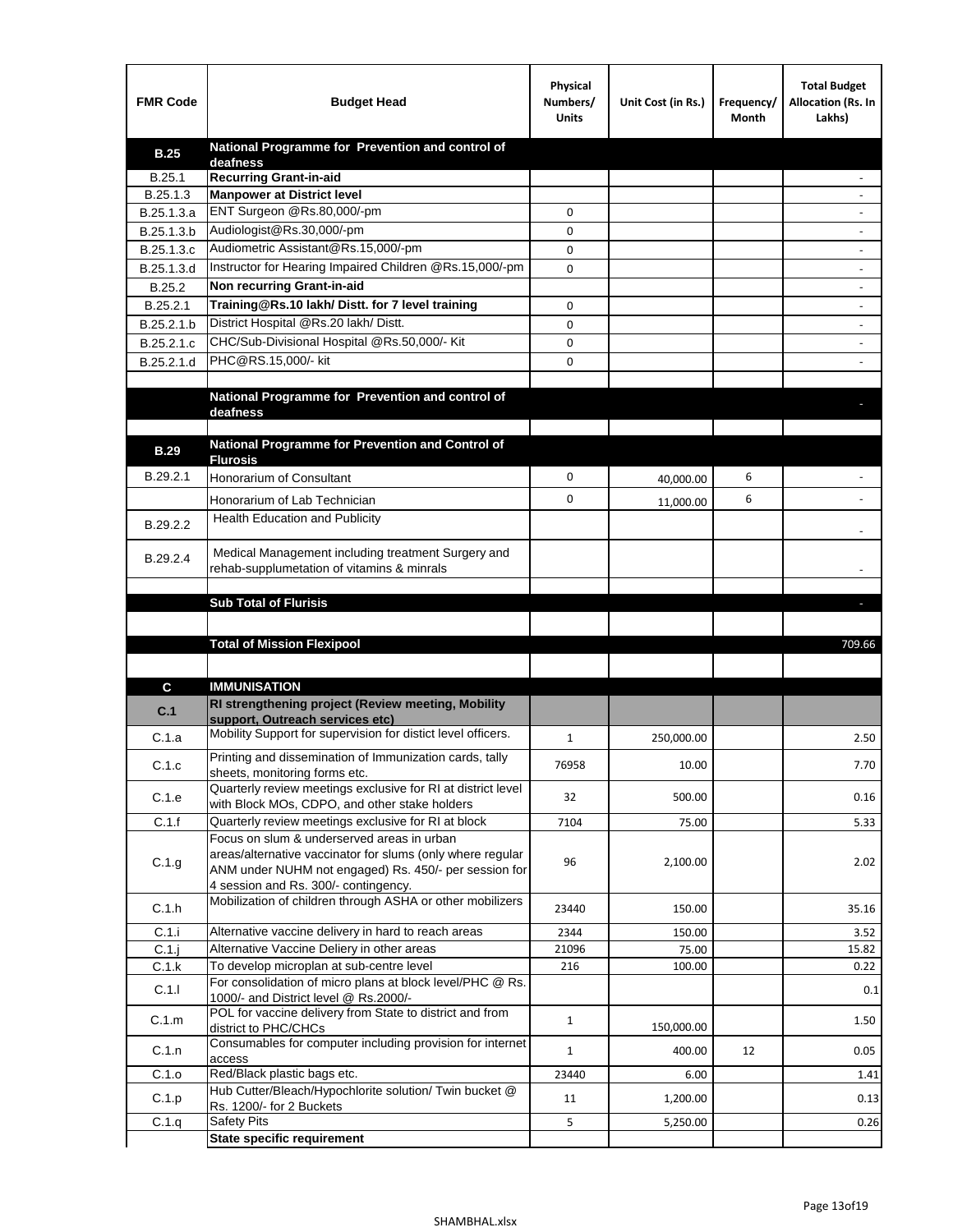| <b>FMR Code</b> | <b>Budget Head</b>                                                                                                                                                              | Physical<br>Numbers/<br><b>Units</b> | Unit Cost (in Rs.) | Frequency/<br>Month | <b>Total Budget</b><br><b>Allocation (Rs. In</b><br>Lakhs) |
|-----------------|---------------------------------------------------------------------------------------------------------------------------------------------------------------------------------|--------------------------------------|--------------------|---------------------|------------------------------------------------------------|
|                 | Funds for annual maintenance operation of WIC/WIF at<br>state and division level                                                                                                | $\mathbf 0$                          | 40,000.00          |                     | 0.00                                                       |
|                 | Electricity bill for WIC/WIF at state and division level                                                                                                                        | $\mathbf 0$                          | 100,000.00         |                     | 0.00                                                       |
| C.1.r           | POL for generators & operational expenses at divisional                                                                                                                         | $\mathbf 0$                          |                    |                     |                                                            |
|                 | vaccine storage and state vaccine store                                                                                                                                         |                                      | 200,000.00         |                     | 0.00                                                       |
|                 | POL for generators & operational expenses at district<br>level vaccine storage points and other cold chain points                                                               | $\mathbf{1}$                         | 120,000.00         |                     | 1.20                                                       |
|                 | <b>AEFI Kits</b>                                                                                                                                                                |                                      |                    |                     | 0.09                                                       |
| C.1.s           | Teeka Express Operational Cost                                                                                                                                                  |                                      |                    |                     |                                                            |
| C.2             | <b>Salary of Contractual Staffs</b>                                                                                                                                             |                                      |                    |                     |                                                            |
| C.2.2           | Honorarium for Computer Assistants support for District<br>level                                                                                                                | $\mathbf{1}$                         | 12,127.00          | 12                  | 1.46                                                       |
| C.3             | <b>Training under Immunisation</b>                                                                                                                                              |                                      |                    |                     |                                                            |
|                 | District level Orientation training including Hep B, Measles                                                                                                                    |                                      |                    |                     |                                                            |
| C.3.1           | & JE(wherever required) for 2 days ANM, Multi Purpose<br>Health Worker (Male), LHV, Health Assistant<br>(Male/Female), Nurse MidWives, BEEs & other staff (as<br>per RCH norms) | 8                                    | 46,200.00          |                     | 3.70                                                       |
| C.3.2           | Three day training including Hep B, Measles & JE<br>(wherever required) of Medical Officers of RI using<br>revised MO training module)                                          | $\mathbf 0$                          | 65,600.00          |                     | 0.00                                                       |
| C.3.4           | Two days cold chain handlers training for block level cold<br>chain hadlers by State and district cold chain officers                                                           | 0.00                                 |                    |                     | 0.22                                                       |
| C.3.5           | One day training of block level data handlers by DIOs and<br>District cold chain officer                                                                                        | 11                                   | 500.00             |                     | 0.06                                                       |
|                 | <b>Cold chain maintenance</b>                                                                                                                                                   |                                      |                    |                     |                                                            |
| C.4             | Cold chain maintenance for CHC/PHC @ Rs. 750/- per<br>unit                                                                                                                      | 11                                   | 750.00             |                     | 0.08                                                       |
|                 | Cold chain maintenance for District level @ Rs. 15000/-<br>per district                                                                                                         | $\mathbf{1}$                         | 15,000.00          |                     | 0.15                                                       |
| C.5             | <b>ASHA Incentive</b>                                                                                                                                                           | 58996                                | 150                |                     | 88.494                                                     |
|                 | Mobility support for outreach areas for 25 disdtricts                                                                                                                           |                                      |                    |                     | 16.32                                                      |
|                 | Mobility support for HRG/ construction sites                                                                                                                                    |                                      |                    |                     |                                                            |
|                 | Sub Total of RI                                                                                                                                                                 |                                      |                    |                     | 187.62694                                                  |
|                 |                                                                                                                                                                                 |                                      |                    |                     |                                                            |
| D               | <b>National Iodine Deficiency Disorders Control</b><br>Programme (NIDDCP)                                                                                                       |                                      |                    |                     |                                                            |
| D.3             | <b>Health Education and Publicity</b>                                                                                                                                           |                                      |                    |                     | 0.10                                                       |
|                 |                                                                                                                                                                                 |                                      |                    |                     |                                                            |
|                 | <b>GRAND TOTAL (A+B+C+D)</b>                                                                                                                                                    |                                      |                    |                     | 2,515.92                                                   |
|                 |                                                                                                                                                                                 |                                      |                    |                     |                                                            |
|                 | <b>National Disease Control Programme (NDCP)</b>                                                                                                                                |                                      |                    |                     |                                                            |
|                 |                                                                                                                                                                                 |                                      |                    |                     |                                                            |
| Е               | <b>INTEGRATED DISEASE SURVEILLANCE</b><br><b>PROGRAMME (IDSP)</b>                                                                                                               |                                      |                    |                     |                                                            |
| E.1             | REMUNERATION FOR CONTRACTUAL HUMAN<br><b>RESOURCE</b>                                                                                                                           |                                      |                    |                     |                                                            |
| E.1.9           | District Epidemiologists                                                                                                                                                        |                                      |                    |                     | 1.65                                                       |
| E.1.10          | District Microbiologist at District labs                                                                                                                                        |                                      |                    |                     |                                                            |
| E.1.11          | District Data Manager                                                                                                                                                           |                                      |                    |                     | 0.61                                                       |
| E.1.12          | Data Entry Operator*                                                                                                                                                            |                                      |                    |                     | 0.20                                                       |
| E.1.13<br>E.2   | Others if any (pl specify)<br><b>TRAINING</b>                                                                                                                                   |                                      |                    |                     | $\omega$                                                   |
|                 | Training at State/District Level (1 batch = 20                                                                                                                                  |                                      |                    |                     |                                                            |
|                 | participants)                                                                                                                                                                   |                                      |                    |                     |                                                            |
| E.2.3           | Hospital Pharmacists/Nurses Training (1 day)                                                                                                                                    |                                      |                    |                     |                                                            |
| E.3             | <b>LABORATORY SUPPORT</b>                                                                                                                                                       |                                      |                    |                     |                                                            |
|                 | <b>District Public Health Laboratory Strengthening</b>                                                                                                                          |                                      |                    |                     |                                                            |
|                 |                                                                                                                                                                                 |                                      |                    |                     |                                                            |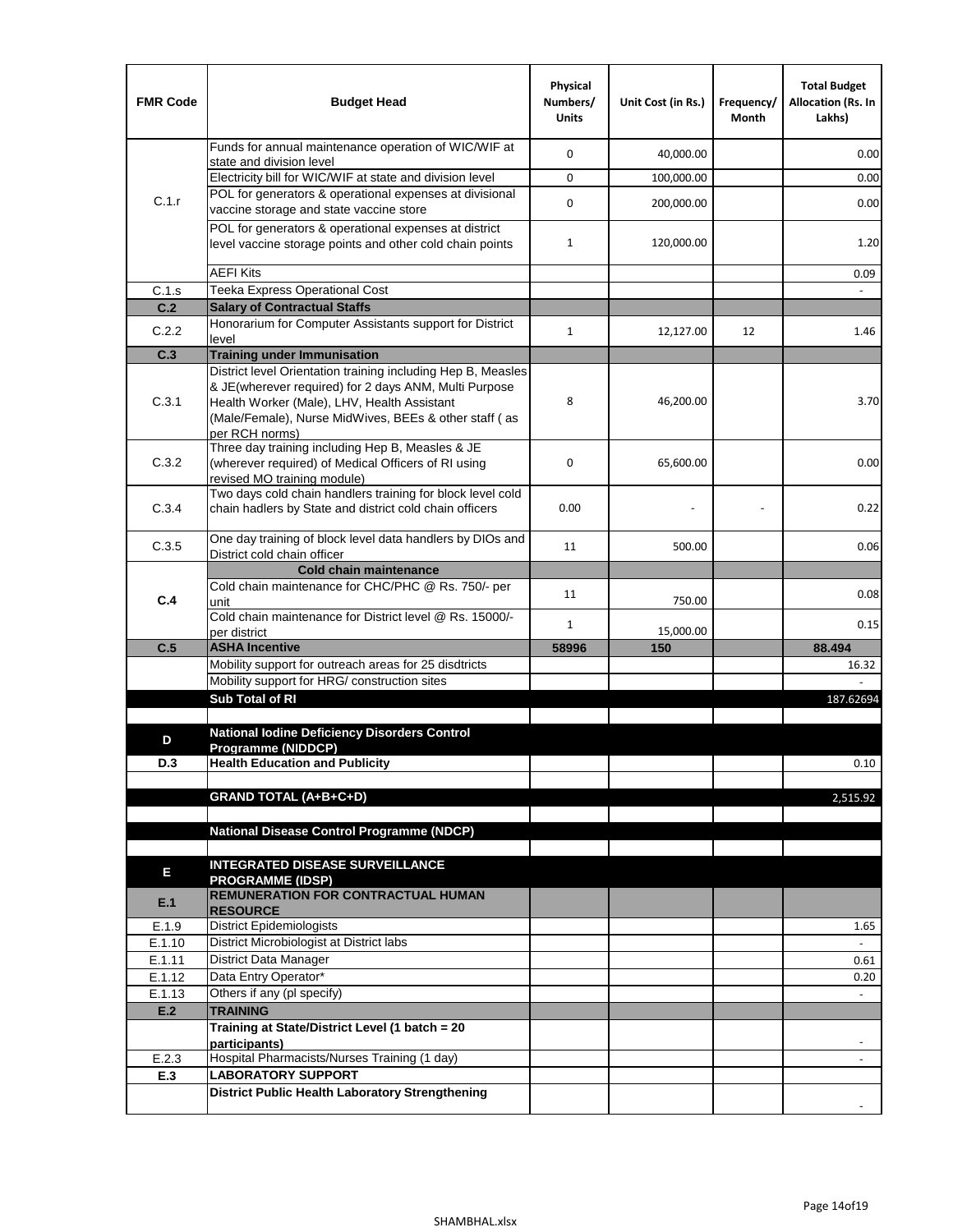| <b>FMR Code</b>           | <b>Budget Head</b>                                                                                                                                                                                                                                | Physical<br>Numbers/<br><b>Units</b> | Unit Cost (in Rs.) | Frequency/<br><b>Month</b> | <b>Total Budget</b><br>Allocation (Rs. In<br>Lakhs) |
|---------------------------|---------------------------------------------------------------------------------------------------------------------------------------------------------------------------------------------------------------------------------------------------|--------------------------------------|--------------------|----------------------------|-----------------------------------------------------|
| E.3.5                     | Expenses on account of consumables, operating<br>expenses, office expenses, transport of samples,<br>miscellaneous etc.                                                                                                                           |                                      |                    |                            |                                                     |
| E.4                       | <b>OPERATIONAL COSTS</b>                                                                                                                                                                                                                          |                                      |                    |                            |                                                     |
| E.4.1                     | MOBILITY: Travel Cost, POL, mobility cost at SSU & DSU<br>on need basis                                                                                                                                                                           |                                      |                    |                            | 0.40                                                |
| E.4.2                     | Office expenses on telephone, fax, Broadband Expenses,<br>Weekly Alert Bulletin/Annual Disease Surveillance report,<br>minor repairs and AMC of IT/office equipment supplied<br>under IDSP, Meetings and other miscellenious<br>expenditures etc. |                                      |                    |                            | 1.55                                                |
|                           | Sub Total of IDSP                                                                                                                                                                                                                                 |                                      |                    |                            | 4.41                                                |
|                           |                                                                                                                                                                                                                                                   |                                      |                    |                            |                                                     |
| F                         | <b>NVBDCP</b>                                                                                                                                                                                                                                     |                                      |                    |                            |                                                     |
| F.1.1                     | Malaria                                                                                                                                                                                                                                           |                                      |                    |                            |                                                     |
| F.1.1.a                   | <b>Contractual Payments</b>                                                                                                                                                                                                                       |                                      |                    |                            |                                                     |
| F.1.1.a.i                 | <b>MPW</b> contractual                                                                                                                                                                                                                            |                                      |                    |                            |                                                     |
| F.1.1.a.iv                | District VBD Consultant 18 nos. (Non-Project States) @ Rs<br>22895 pm.for 6 months (Rs 1.37 lakhs per consulatant per<br>year)                                                                                                                    |                                      |                    |                            | 1.37                                                |
| F.1.1.a.vii               | VBD Consultant 1 no. (preferably entomologist) @ Rs 22500<br>p.m. for 6 months                                                                                                                                                                    |                                      |                    |                            |                                                     |
| F.1.1.b                   | <b>ASHA Incentive</b>                                                                                                                                                                                                                             |                                      |                    |                            | 1.50                                                |
| F.1.1.c                   | <b>Operational Cost</b>                                                                                                                                                                                                                           |                                      |                    |                            | $\blacksquare$                                      |
| F.1.1.c.ii                | Operational cost for IRS                                                                                                                                                                                                                          |                                      |                    |                            | 0.70                                                |
| F.1.1.e                   | IEC/BCC                                                                                                                                                                                                                                           |                                      |                    |                            | 1.00                                                |
| F.1.1.f                   | PPP / NGO and Intersectoral Convergence                                                                                                                                                                                                           |                                      |                    |                            | $\sim$                                              |
| F.1.1.g<br>F.1.1.h        | <b>Training / Capacity Building</b><br><b>Zonal Entomological units</b>                                                                                                                                                                           |                                      |                    |                            | 2.02<br>10.05                                       |
|                           |                                                                                                                                                                                                                                                   |                                      |                    |                            |                                                     |
|                           | <b>Sub total of Malaria</b>                                                                                                                                                                                                                       |                                      |                    |                            | 16.64                                               |
|                           |                                                                                                                                                                                                                                                   |                                      |                    |                            |                                                     |
| F.1.2                     | Dengue & Chikungunya                                                                                                                                                                                                                              |                                      |                    |                            |                                                     |
| F.1.2.a                   | Strengthening surveillance (As per GOI approval)                                                                                                                                                                                                  |                                      |                    |                            |                                                     |
| F.1.2.a(i)<br>F.1.2.a(ii) | Apex Referral Labs recurrent<br>Sentinel surveillance Hospital recurrent                                                                                                                                                                          |                                      |                    |                            | 1.00                                                |
|                           | Vector Control, environmental management & fogging                                                                                                                                                                                                |                                      |                    |                            |                                                     |
| F.1.2.f                   | machine                                                                                                                                                                                                                                           |                                      |                    |                            |                                                     |
|                           | Dengue & Chikungunya                                                                                                                                                                                                                              |                                      |                    |                            | 1.00                                                |
|                           |                                                                                                                                                                                                                                                   |                                      |                    |                            |                                                     |
| F.1.4                     | <b>Lymphatic Filariasis</b>                                                                                                                                                                                                                       |                                      |                    |                            |                                                     |
|                           | State Task Force, State Technical Advisory Committee meeting,                                                                                                                                                                                     |                                      |                    |                            |                                                     |
|                           | printing of forms/registers, mobility support, district<br>coordination meeting, sensitization of media etc., morbidity                                                                                                                           |                                      |                    |                            |                                                     |
| F.1.4.a                   | management, monitoring & supervision and mobility support                                                                                                                                                                                         |                                      |                    |                            |                                                     |
|                           | for Rapid Response Team and contingency support<br>(16)                                                                                                                                                                                           |                                      |                    |                            |                                                     |
|                           | districts only)                                                                                                                                                                                                                                   |                                      |                    |                            |                                                     |
| F.1.4.b                   | Microfilaria Survey (16 districts only)                                                                                                                                                                                                           |                                      |                    |                            |                                                     |
| F.1.4.c                   | Monitoring & Evaluation (Post MDA assessment by medical<br>colleges (Govt. & private)/ICMR institutions ) (16 districts only)                                                                                                                     |                                      |                    |                            |                                                     |
| F.1.4.d                   | Training/sensitization of district level officers on ELF and drug<br>distributors including peripheral health workers(16 districts                                                                                                                |                                      |                    |                            |                                                     |
|                           | only)<br>Specific IEC/BCC at state, district, PHC, Sub-centre and village                                                                                                                                                                         |                                      |                    |                            |                                                     |
| F.1.4.e                   | level including VHSC/GKs for community mobilization efforts to<br>realize the desired drug compliance of 85% during MDA (16                                                                                                                       |                                      |                    |                            |                                                     |
| F.1.4.f                   | districts only)<br>Honorarium for Drug Distribution including ASHAs and<br>supervisors involved in MDA<br>(16 districts only)                                                                                                                     |                                      |                    |                            |                                                     |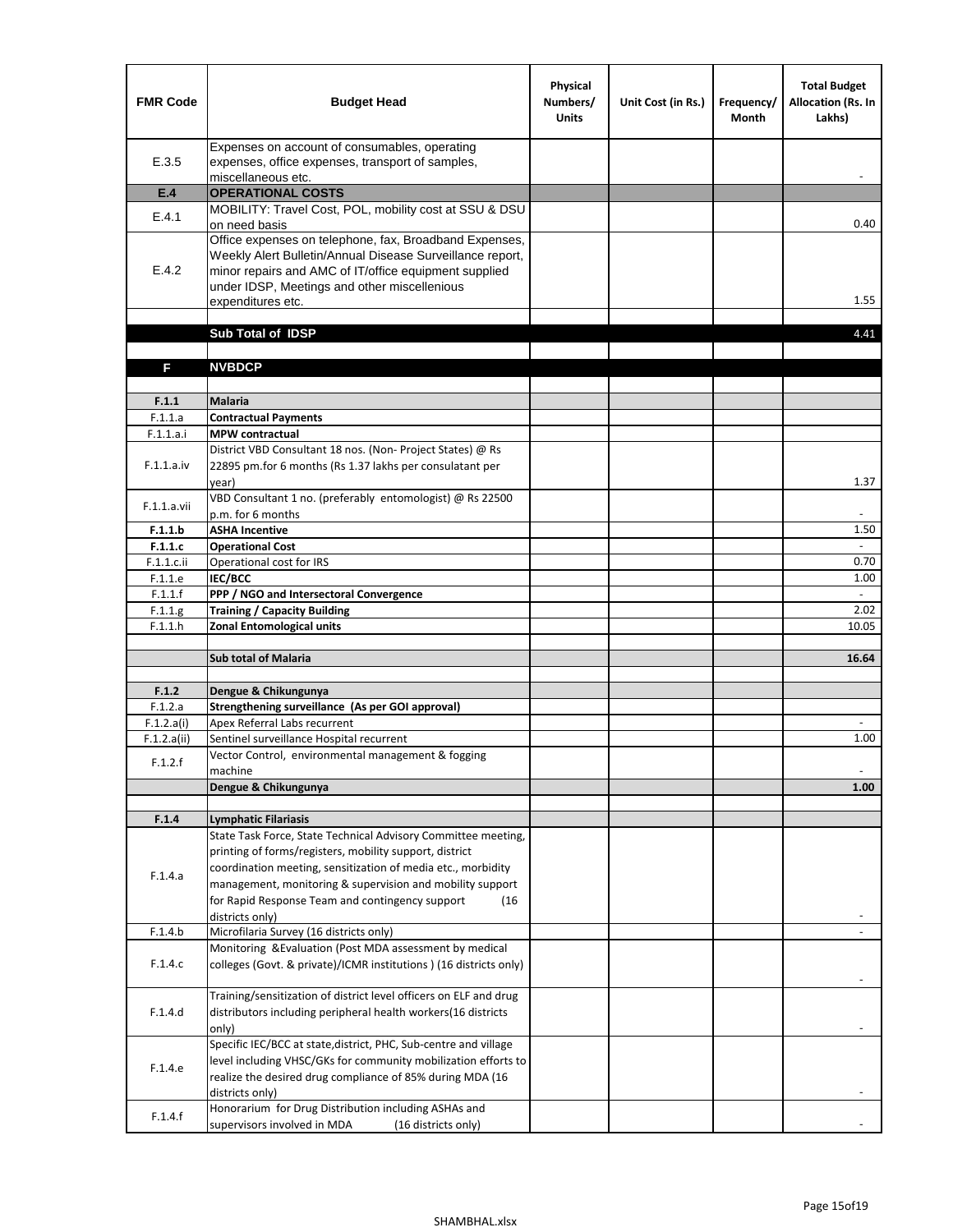| <b>FMR Code</b> | <b>Budget Head</b>                                                                                                                         | Physical<br>Numbers/<br><b>Units</b> | Unit Cost (in Rs.) | Frequency/<br>Month | <b>Total Budget</b><br><b>Allocation (Rs. In</b><br>Lakhs) |
|-----------------|--------------------------------------------------------------------------------------------------------------------------------------------|--------------------------------------|--------------------|---------------------|------------------------------------------------------------|
| F.1.4.g.        | Verification and validation for stoppage of MDA in LF endemic<br>districts (17 Districts)                                                  |                                      |                    |                     |                                                            |
| F.1.4.g.i       | a) Additional MF Survey                                                                                                                    |                                      |                    |                     |                                                            |
| F.1.4.g.ii      | b) ICT Survey                                                                                                                              |                                      |                    |                     |                                                            |
| $F.1.4.g.$ iii  | c) ICT Cost                                                                                                                                |                                      |                    |                     |                                                            |
| F.1.4.h         | Verification of LF endemicity in non-endemic districts (24<br>Districts)                                                                   |                                      |                    |                     |                                                            |
| F.1.4.h.i       | a) Lymphoedema & Hydrocele Survey                                                                                                          |                                      |                    |                     | 0.20                                                       |
|                 | Lymphatic Filariasis                                                                                                                       |                                      |                    |                     | 0.20                                                       |
|                 |                                                                                                                                            |                                      |                    |                     |                                                            |
| F.1.5           | Kala-azar                                                                                                                                  |                                      |                    |                     |                                                            |
| F.1.5           | Case search/ Camp Approach                                                                                                                 |                                      |                    |                     | $\overline{\phantom{a}}$                                   |
| F.1.5.a         | Spray Pumps & accessories                                                                                                                  |                                      |                    |                     | $\blacksquare$                                             |
| F.1.5.b         | Operational cost for spray including spray wages                                                                                           |                                      |                    |                     |                                                            |
| F.1.5.c         | Mobility/POL/supervision                                                                                                                   |                                      |                    |                     | $\overline{\phantom{a}}$                                   |
| F.1.5.d         | Monitoring & Evaluation                                                                                                                    |                                      |                    |                     |                                                            |
| F.1.5.e         | Training for spraying                                                                                                                      |                                      |                    |                     | $\blacksquare$                                             |
| F.1.5.f         | IEC/BCC/Advocacy                                                                                                                           |                                      |                    |                     | $\overline{a}$                                             |
| F.1.5.g         | Incentive to ASHA                                                                                                                          |                                      |                    |                     | $\overline{\phantom{a}}$                                   |
| F.1.5.h         | Loss of Wages                                                                                                                              |                                      |                    |                     | $\qquad \qquad \blacksquare$                               |
| F.1.5.i         | Free Diet                                                                                                                                  |                                      |                    |                     |                                                            |
|                 | Kala-azar                                                                                                                                  |                                      |                    |                     |                                                            |
|                 |                                                                                                                                            |                                      |                    |                     |                                                            |
| F.6             | Cash grant for decentralized commodities                                                                                                   |                                      |                    |                     | 8.00                                                       |
|                 |                                                                                                                                            |                                      |                    |                     |                                                            |
|                 | <b>Sub Total of NVB DCP</b>                                                                                                                |                                      |                    |                     | 25.84                                                      |
| G               | <b>NLEP</b>                                                                                                                                |                                      |                    |                     |                                                            |
| G 1.            | Improved early case detection                                                                                                              |                                      |                    |                     |                                                            |
| G 1.1           | Incentive to ASHA                                                                                                                          |                                      |                    |                     |                                                            |
|                 | Incentive for Case detection by ASHA/AWW/Volunteers                                                                                        | 446                                  |                    |                     |                                                            |
|                 | etc.diagnosis @ Rs. 250 per case                                                                                                           |                                      | 250.00             |                     | 1.12                                                       |
|                 | Incentive for timely cure of MB cases @ Rs. 600 per case                                                                                   | 36                                   | 600.00             |                     | 0.22                                                       |
|                 | Incentive for timely cure of PB cases @ Rs. 400 per case                                                                                   | 53                                   | 400.00             |                     | 0.21                                                       |
| G1.1 a          | Sensitization of ASHA                                                                                                                      | 300                                  | 100.00             |                     | 0.30                                                       |
| G <sub>2</sub>  | <b>Improved case management</b>                                                                                                            |                                      |                    |                     |                                                            |
|                 | DPMR Services, (MCR footwear, Aids and appliances,<br>Welfare allowance to BPL patients for RCS, Support<br>to govt. institutions for RCS) |                                      |                    |                     |                                                            |
|                 | Cost of MCR / Protective footwear@ Rs.300/-                                                                                                | 100                                  | 300.00             |                     | 0.30                                                       |
| G 2.1           | Amount for Aids/ appliances/ self care kits/ patient welfare<br>items etc.                                                                 |                                      |                    |                     | 0.17                                                       |
|                 | Patients for RCS to be paid welfare allowance @ Rs. 8000/-                                                                                 | 0                                    | 8,000.00           |                     |                                                            |
|                 | No. of RCS to be paid for as Support to govt. institutions for<br>RCS @5000/-                                                              | 0                                    | 5,000.00           |                     |                                                            |
| G 2.2           | Urban L:eprosy Control, (Mega city - 0, Medium city (1) -<br>3 , Med. City (2)-1 Township -19)                                             |                                      |                    |                     |                                                            |
| G 2.3           | Material & Supplies                                                                                                                        |                                      |                    |                     | $\blacksquare$                                             |
|                 | Supportive drugs                                                                                                                           |                                      |                    |                     | 0.75                                                       |
| G 2.3.i         | Lab. reagents & equipments                                                                                                                 |                                      |                    |                     | 0.05                                                       |
|                 | Printing works                                                                                                                             |                                      |                    |                     | 0.20                                                       |
| G <sub>3</sub>  | <b>Stigma Reduced</b>                                                                                                                      |                                      |                    |                     |                                                            |
|                 | Mass media, Outdoor media, Rural media, Advocacy                                                                                           |                                      |                    |                     |                                                            |
| G 3.1           | media<br>Monitoring, Supervision and Evaluation System                                                                                     |                                      |                    |                     | 0.98                                                       |
| G 5.            | improved                                                                                                                                   |                                      |                    |                     |                                                            |
| G 5.1           | <b>Travel Cost and Review Meeting</b>                                                                                                      |                                      |                    |                     |                                                            |
| G 5.1.ii        | travel expenses - Contractual Staff at District level                                                                                      |                                      |                    |                     |                                                            |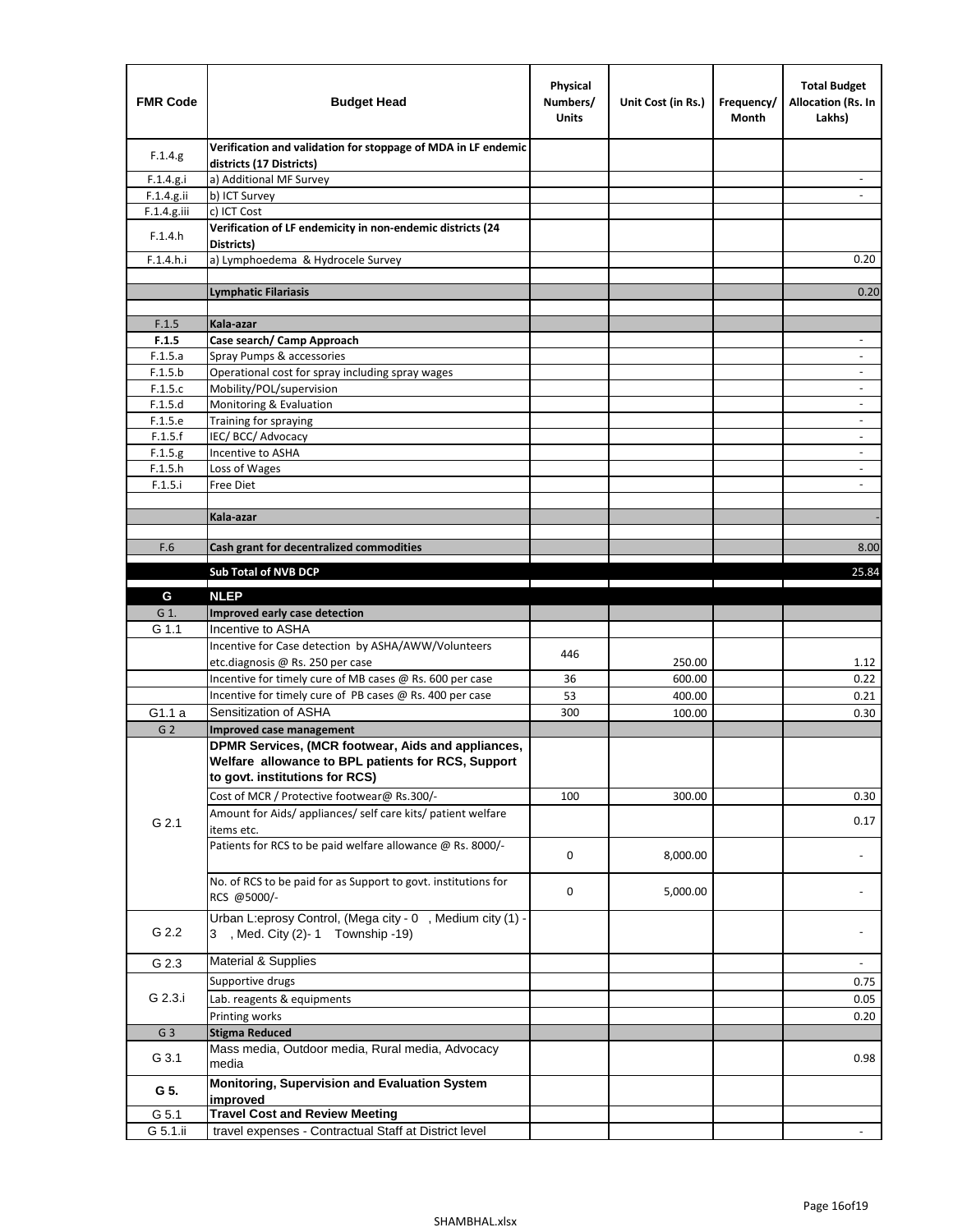| <b>FMR Code</b> | <b>Budget Head</b>                                                                                              | Physical<br>Numbers/<br><b>Units</b> | Unit Cost (in Rs.) | Frequency/<br>Month | <b>Total Budget</b><br>Allocation (Rs. In<br>Lakhs) |
|-----------------|-----------------------------------------------------------------------------------------------------------------|--------------------------------------|--------------------|---------------------|-----------------------------------------------------|
| G 5.2           | <b>Office Operation &amp; Maintenance</b>                                                                       |                                      |                    |                     |                                                     |
| G 5.2.i         | Office operation - State Cell                                                                                   |                                      |                    |                     |                                                     |
| G 5.2.ii        | Office operation - District Cell                                                                                |                                      |                    |                     | 0.35                                                |
| G 5.2 .iii      | Office equipment maint. State                                                                                   |                                      |                    |                     |                                                     |
| G 5.4           | <b>Vehicle Hiring and POL</b>                                                                                   |                                      |                    |                     |                                                     |
| G 5.4.ii        | <b>District Cell</b>                                                                                            |                                      |                    |                     | 0.30                                                |
| G 6.2           | <b>Contractual Staff at Disrrict &amp; block level</b>                                                          |                                      |                    |                     |                                                     |
|                 | <b>District Leprosy Consultant</b>                                                                              | 0                                    | 33,000.00          | 12                  | $\overline{\phantom{a}}$                            |
| G 6.2.ii        | Physio Therapist                                                                                                | 0                                    | 27,500.00          | 12                  |                                                     |
|                 | Contractual Staff Para Medical Worker, (PMW @ 17600pm)                                                          | 0                                    | 17,600.00          | 12                  | $\overline{\phantom{a}}$                            |
| G 7.            | <b>Others</b>                                                                                                   |                                      |                    |                     |                                                     |
| G 7.1           | Travel expenses for regular staff for specific programme /<br>training need, awards etc                         |                                      |                    |                     | 0.16                                                |
|                 | HR increment calculated $@$ 5% for above approvals                                                              |                                      |                    |                     |                                                     |
|                 | Sub Total NLEP                                                                                                  |                                      |                    |                     | 5.10                                                |
|                 |                                                                                                                 |                                      |                    |                     |                                                     |
| н               | <b>RNTCP</b>                                                                                                    |                                      |                    |                     |                                                     |
| H.1             | Civil Works                                                                                                     |                                      |                    |                     | 2.50                                                |
| H.2             | <b>Laboratory Materials</b>                                                                                     |                                      |                    |                     | 6.60                                                |
| H.3             | Honorarium/Counselling Charges                                                                                  |                                      |                    |                     | 21.02                                               |
| H.4             | <b>ACSM</b>                                                                                                     |                                      |                    |                     | 3.51                                                |
| H.5             | <b>Equipment Maintenance</b>                                                                                    |                                      |                    |                     | 0.47                                                |
| H.6             | Training                                                                                                        |                                      |                    |                     | 3.80                                                |
| H.7             | Vehicle Operation(POL & Manitainance)                                                                           |                                      |                    |                     | 3.55                                                |
| H.8             | Vehicle hiring                                                                                                  |                                      |                    |                     | 8.71                                                |
| H.9             | Public Private Mix(PP/NGO Support)                                                                              |                                      |                    |                     | 13.44                                               |
| H.10            | <b>Medical Colleges</b>                                                                                         |                                      |                    |                     | $\blacksquare$                                      |
| H.11            | Office Operation (Miscellaneous)                                                                                |                                      |                    |                     | 1.93                                                |
| H.12            | <b>Contractual Services</b>                                                                                     |                                      |                    |                     | 56.55                                               |
| H.13            | Printing                                                                                                        |                                      |                    |                     | 1.68                                                |
|                 | Procurement of Drugs                                                                                            |                                      |                    |                     |                                                     |
| H.15            | Procurement of Vehicles                                                                                         |                                      |                    |                     | 0.99                                                |
| H.16            |                                                                                                                 |                                      |                    |                     | $\omega$                                            |
| H.17            | Procurement of Equipments                                                                                       |                                      |                    |                     | 0.75                                                |
| H.18            | Patient Support & Transportation Charges                                                                        |                                      |                    |                     | 5.33                                                |
| H.19            | Supervision and Monitoring                                                                                      |                                      |                    |                     | 5.07                                                |
|                 | <b>Grand Total</b>                                                                                              |                                      |                    |                     | 135.92                                              |
|                 |                                                                                                                 |                                      |                    |                     |                                                     |
|                 | <b>Total of NDCP</b>                                                                                            |                                      |                    |                     | 171.27                                              |
|                 |                                                                                                                 |                                      |                    |                     |                                                     |
|                 | Non Communicable Disease Control Programme (NCD)                                                                |                                      |                    |                     |                                                     |
|                 |                                                                                                                 |                                      |                    |                     |                                                     |
| Т<br>1.1        | National Programme for Control of Blindness (NPCB)<br><b>Recurring Grant-in aid</b>                             |                                      |                    |                     | ٠                                                   |
|                 | Reimbursement for cataract operation for NGO and                                                                |                                      |                    |                     |                                                     |
| 1.1.1           | Private Practitioners as per NGO norms @Rs.1000/-                                                               |                                      |                    |                     | 5.97                                                |
| 1.1.1A          | Assistance for consumables/drugs/medicines to the<br>Govt./District Hospital for Cat sx etc.@ Rs.450/- per case |                                      |                    |                     | 2.17                                                |
| 1.1.2           | <b>Other Eye Diseases</b>                                                                                       |                                      |                    |                     |                                                     |
| 1.1.3           | Screening and free spectacles to school children @                                                              |                                      |                    |                     | 2.23                                                |
|                 | Rs.275/- per case                                                                                               |                                      |                    |                     |                                                     |
| 1.1.4           | Screening and free spectacles for near work to Old                                                              |                                      |                    |                     | 1.00                                                |
|                 | Person (New component) @Rs.100/- per case                                                                       |                                      |                    |                     |                                                     |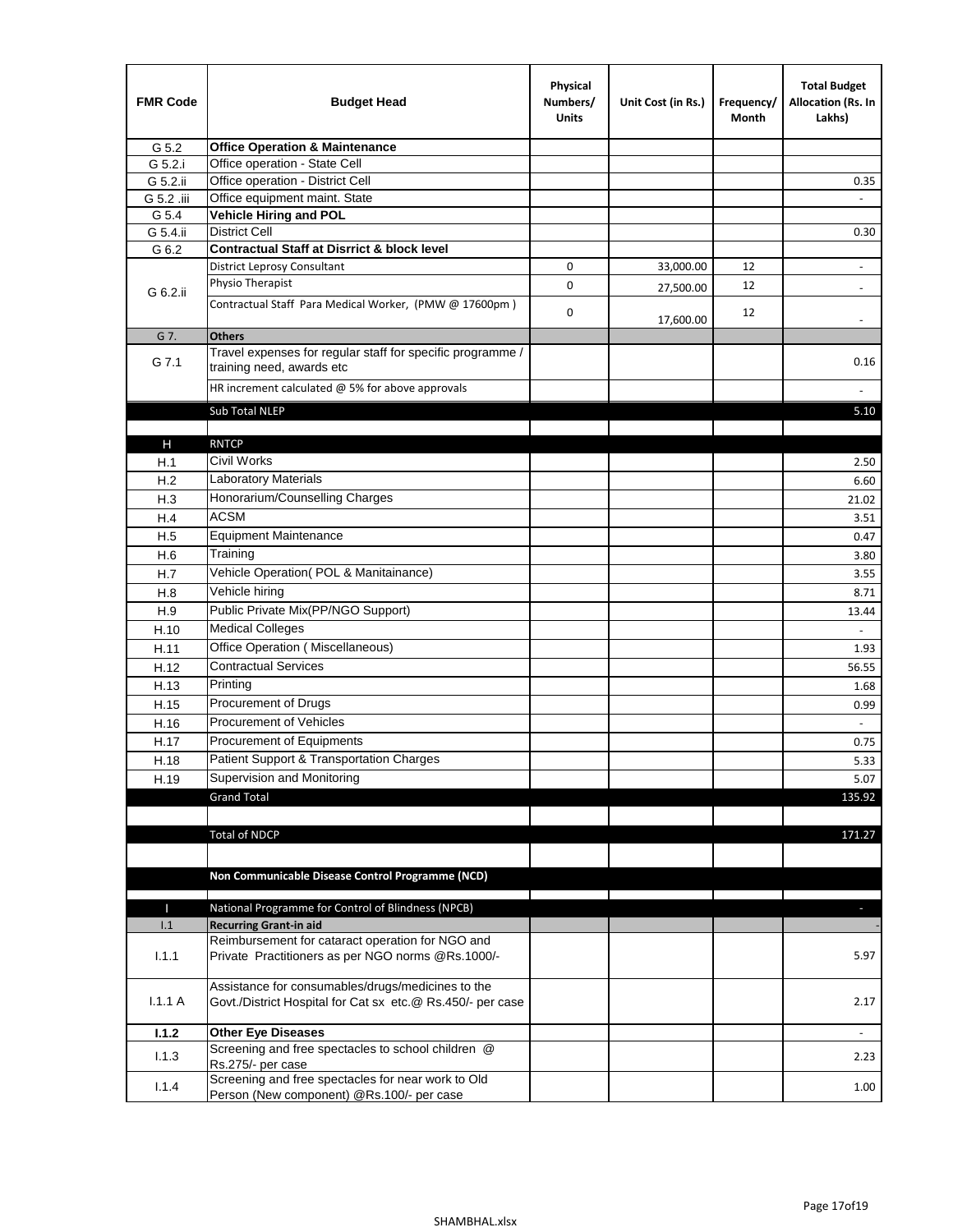| <b>FMR Code</b> | <b>Budget Head</b>                                                                                                                                      | Physical<br>Numbers/<br><b>Units</b> | Unit Cost (in Rs.) | Frequency/<br>Month | <b>Total Budget</b><br>Allocation (Rs. In<br>Lakhs) |
|-----------------|---------------------------------------------------------------------------------------------------------------------------------------------------------|--------------------------------------|--------------------|---------------------|-----------------------------------------------------|
| 1.1.5           | Recurring GIA to Eye Bank @ Rs.2000/- per pair(Eye<br>Bank will reimburse to Eye Donation Centre for eye<br>collected by them @ Rs.1000/- per pair)     |                                      |                    |                     |                                                     |
| 1.2             | Non Recurring Grant -in-Aid                                                                                                                             |                                      |                    |                     |                                                     |
| 1.2.2.          | Grant-in-aid for Sub Divisional Hospitals @ Rs.20 lakh                                                                                                  |                                      |                    |                     |                                                     |
| 1.2.3           | For Vision Centre (PHC) (Govt. + NGO) @ Rs.1 lakh                                                                                                       |                                      |                    |                     |                                                     |
| 1.2.4           | For Eye Bank Rs.25 lakh                                                                                                                                 |                                      |                    |                     |                                                     |
| 1.3<br>1.3.1    | <b>Contractual Man Power</b><br>Ophthalmic Surgeon@ Rs.60,000/- p.m.*                                                                                   |                                      |                    |                     |                                                     |
| 1.3.2           | Ophthalmic Assistant @ Rs.12,000/- p.m.*                                                                                                                |                                      |                    |                     |                                                     |
| 1.3.3           | Eye Donation Counsellors @ Rs.15000/- p.m.*                                                                                                             |                                      |                    |                     | $\overline{\phantom{a}}$                            |
|                 | Data Entry Operator @Rs.8,000/- p.m. for district level                                                                                                 |                                      |                    |                     |                                                     |
| 1.3.4           |                                                                                                                                                         |                                      |                    |                     | 0.25                                                |
| 1.4             | Other activities (if any, pls. specify)                                                                                                                 |                                      |                    |                     |                                                     |
|                 | Other district level activities                                                                                                                         |                                      |                    |                     | 0.20                                                |
|                 | Sub Total of National Programme for Control of Blindness<br>(NPCB)                                                                                      |                                      |                    |                     | 11.83                                               |
| J               | Natoinal Mental Health Programme (NMHP)                                                                                                                 |                                      |                    |                     |                                                     |
|                 | Honorarium of Existing Human Resource                                                                                                                   |                                      |                    |                     |                                                     |
|                 |                                                                                                                                                         |                                      |                    |                     |                                                     |
| K               | National Programme for the Healthcare of the Elderly (NPHCE)                                                                                            |                                      |                    |                     |                                                     |
|                 |                                                                                                                                                         |                                      |                    |                     |                                                     |
| K.1             | <b>Recurring Grant-in-Aid</b>                                                                                                                           |                                      |                    |                     |                                                     |
| K.1.1           | <b>District Hospital</b><br>Machinery & Equipment @ Rs.1.50 lakh per unit                                                                               |                                      |                    |                     |                                                     |
| K.1.1.1         | Drugs & Consumable @ Rs. 5 Lacs to existing district &                                                                                                  |                                      |                    |                     |                                                     |
| K.1.1.2         | Rs. 3 Lacs to New Districts                                                                                                                             |                                      |                    |                     |                                                     |
| K.1.1.3         | Training of doctors and staff from CHCs and PHCs @<br>Rs.0.40 lakh per unit                                                                             |                                      |                    |                     |                                                     |
| K.1.1.4         | Public Awareness & IEC @ Rs.1 lakh per unit                                                                                                             |                                      |                    |                     |                                                     |
| K.1.1.6         | Consultant Medicine (2) @ Rs. 80000 P.M. for 12 months<br>against filled post & 3 month against Vacant Post                                             |                                      |                    |                     |                                                     |
| K.1.1.7         | Nurse (6) @ Rs. 20,000 P.M. for 12 months against filled<br>post & 3 month against Vacant Post                                                          |                                      |                    |                     |                                                     |
| K.1.1.8         | Physiotherapist 1 @ Rs.20,000 p.m.                                                                                                                      |                                      |                    |                     |                                                     |
| K.1.1.9         | Hospital Attendants 2@ Rs.7500 p.m.                                                                                                                     |                                      |                    |                     |                                                     |
| K.1.1.10        | Sanitary Attendants 2 @ Rs.7500 p.m.                                                                                                                    |                                      |                    |                     | $\overline{\phantom{a}}$                            |
| K.1.2           | <b>CHC</b>                                                                                                                                              |                                      |                    |                     |                                                     |
| K.1.2.1         | Training @ Rs. 30,000 (Refer list for No. of CHC)                                                                                                       |                                      |                    |                     |                                                     |
| K.1.2.3         | Rehabilitation Worker 1 @ Rs.18,000 p.m.                                                                                                                |                                      |                    |                     |                                                     |
| K.1.3           | <b>PHC</b>                                                                                                                                              |                                      |                    |                     |                                                     |
| K.1.3.1.        | Training & IEC @ Rs.0.30 lakh per PHC                                                                                                                   |                                      |                    |                     |                                                     |
| K.1.4           | <b>Sub-Centre</b>                                                                                                                                       |                                      |                    |                     |                                                     |
| K.1.4.1         | Aids and Appliances @ Rs.0.30 lakh per Sub-Centre                                                                                                       |                                      |                    |                     |                                                     |
| K.2             | <b>Non-Recurring Grant-in-Aid</b>                                                                                                                       |                                      |                    |                     |                                                     |
| K.2.1           | <b>District Hospital</b>                                                                                                                                |                                      |                    |                     |                                                     |
| K.2.1.1         | Construction/renovation/extension of the existing building<br>and Furniture of Geriatrics Unit with 10 beds and OPD<br>facilities @ Rs.80 lakh per unit |                                      |                    |                     |                                                     |
| K.2.1.2         | Machinery & Equipment @ Rs.7.00 lakh per unit                                                                                                           |                                      |                    |                     |                                                     |
|                 | HR Increment @ 5% (Refer HR increment calculation                                                                                                       |                                      |                    |                     |                                                     |
|                 | sheet)                                                                                                                                                  |                                      |                    |                     |                                                     |